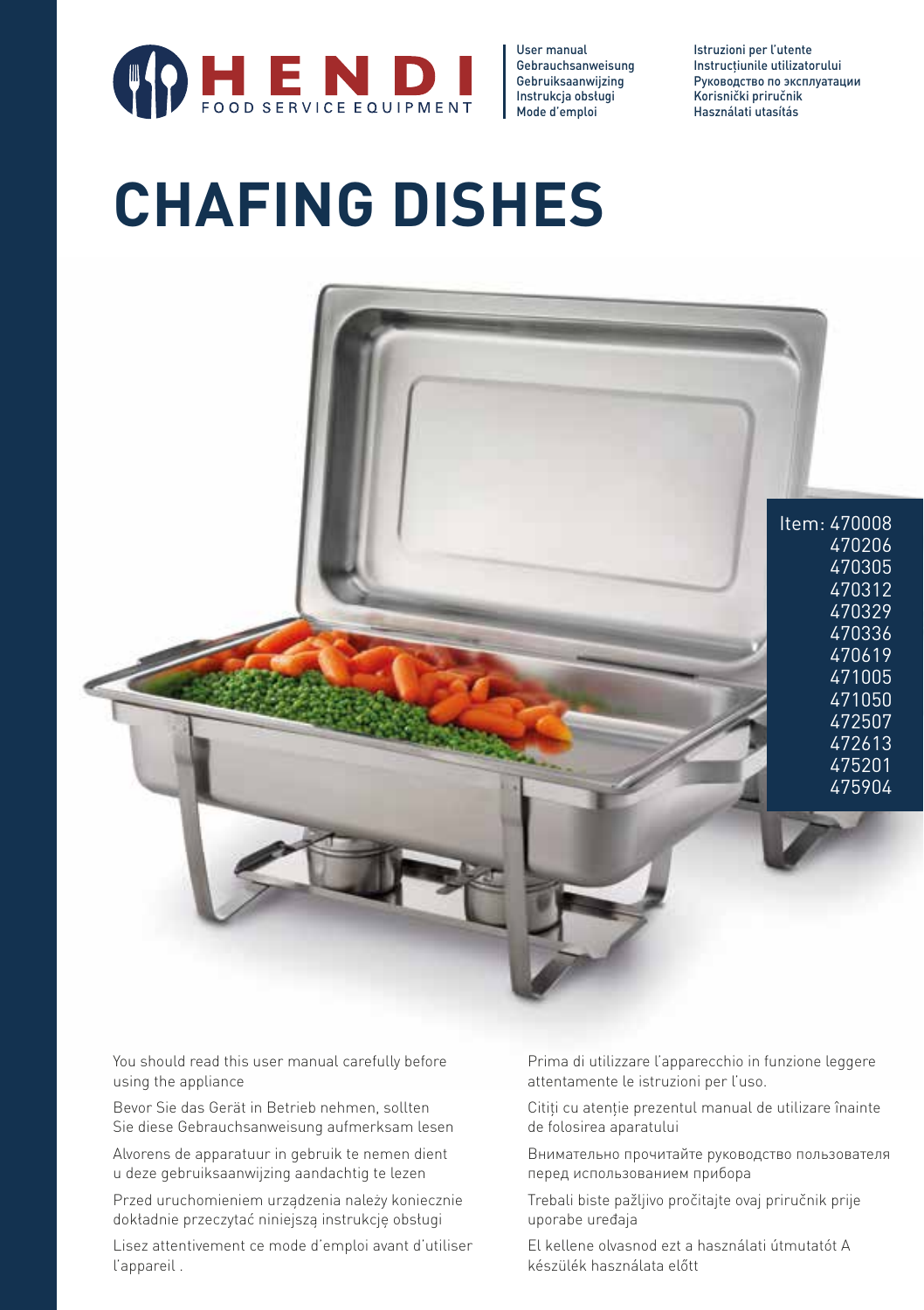

Keep this manual with the appliance.<br>Diese Gebrauchsanweisung bitte beim Gerät aufbewahren.<br>Bewaar deze handleiding bij het apparaat.<br>Zachowaj instrukcje urządzenia.<br>Gardez ces instructions avec cet appareil.<br>Conservate le Păstraţi manualul de utilizare alături de aparat. Хранить руководство вместе с устройством. Držite ovaj priručnik s aparata. Tartsa ezt a kézikönyvet a készülékkel.





For indoor use only. Nur zur Verwendung im Innenbereich. Alleen voor gebruik binnenshuis. Do użytku wewnątrz pomieszczeń. Pour l'usage à l'intérieur seulement. Destinato solo all'uso domestico. Numai pentru uz casnic. Использовать только в помещениях. Samo za unutarnju primjenu. Csak beltéri használatra.



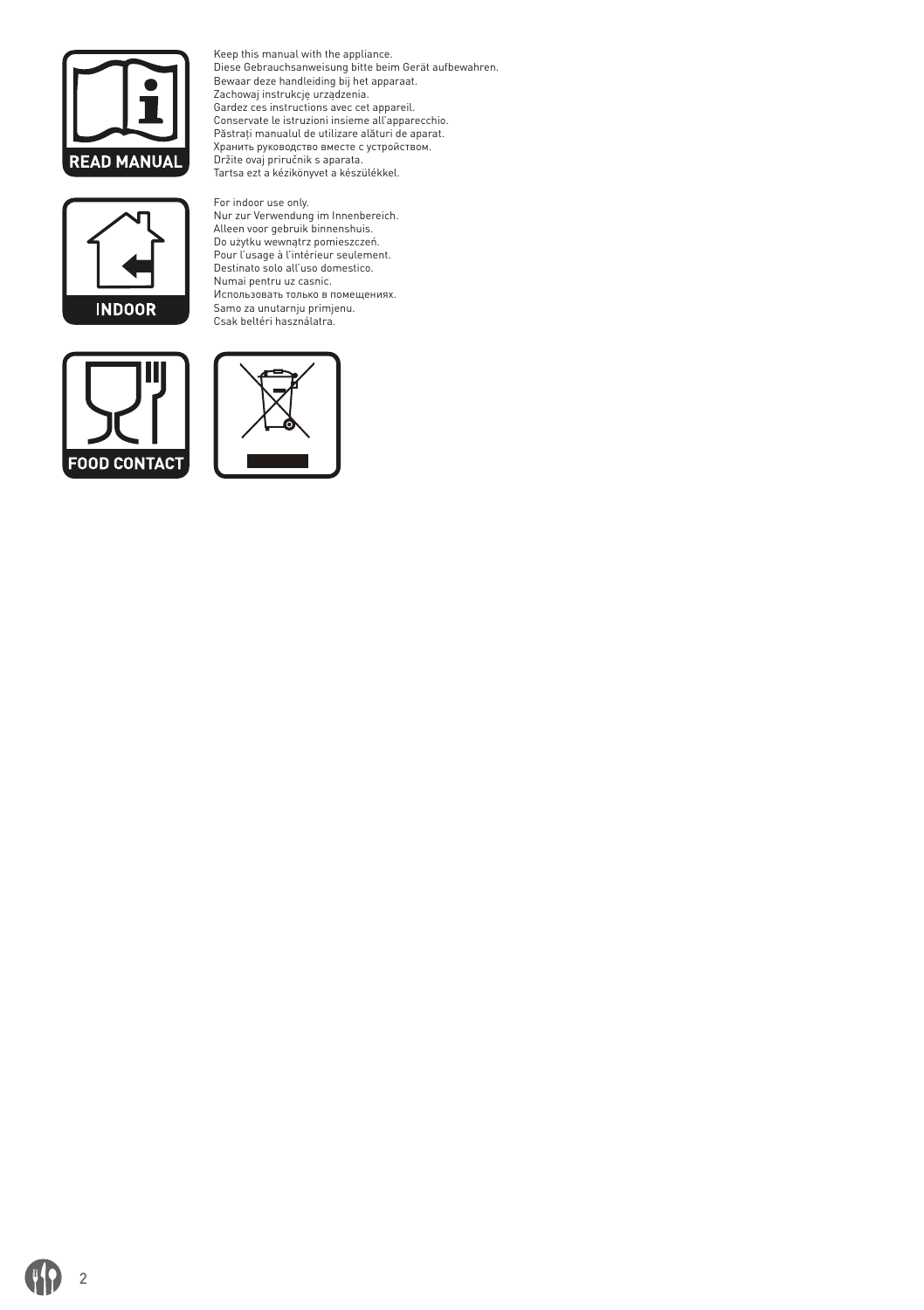# Dear Customer,

Thank you for purchasing this Hendi appliance. Please read this manual carefully before connecting the appliance in order to prevent damage due to incorrect use. Read the safety regulations in particular very carefully.

# **Safety regulations**

- water and dry immediately
- Preferably use warm water to fill the water container. Fill to a level where the empty food dishes are not quite floating.
- Place the base on a stable foundation so the tray imum 1 cm)
- Make sure the outside of the water container is dry and that no water droplets are hanging underneath the container by accident.
- Only use tins of paste or gel fuel especially made for warming food. Never use methanol-based paste; this is toxic and its sale and use are not permitted in the EC.
- Remove the lid of the fuel tin and place the tin in the holder.
- Replace the lid of the fuel holder on the tin
- Lighting the fuel: place the holder under the chafing dish and light the fuel. Make sure the holder is open to the maximum.
- Attention: Many types of burner fuel have a virtually invisible blue flame, which is difficult to see, particularly in the daytime.
- Never light the fuel outside the holder or outside the chafing dish.
- ing fuel or lifting the holder. The holder can come loose from the lid and cause an accident.
- Alternatives: If you prefer to use fuels such as dicannot and must not use the holder. Ask your supplier for the correct application.
- Remove all foil, wash the individual parts in soapy Place the lid on the chafing dish and wait for a minimum of 15 to 30 minutes before placing the container of food in the water container. If you are using smaller dishes in the water container, then use the correct size supports to prevent the food dishes sliding into the water container.
	- with the burners is not touching the surface (min-• When serving, make sure the lid is replaced on the chafing dish after every use, to prevent heat loss and drying out.
		- Advice: Place cards with the name of the dish next to the chafing dish, along with a spoon holder where the used spoon can be laid.
		- The fuel burns for a maximum of 2 to 3 hours on average. When warming, the water can start to boil, which leads to rapid evaporation, causing the system to boil dry. Keep this in mind and check the water level from time to time or temper the flame with the lid of the fuel burner.
		- Never place the chafing dish in the direct vicinity of highly inflammable objects and make sure the presentation does not allow items of clothing, such as sleeves, scarves and ties, to get near the burners
		- Attention: You are working with a naked flame. Always provide sufficient precautionary measures for preventing fire and accidents.
- The lid holder is not made for carrying the burn-• Makes sure no food remnants or water can drip into the burner, as this can cause the fuel to flare up and out of the burner, resulting in small fires or worse!!
	- ethylene glycol with a wick or wad structure, you Keep children and pets away from the chafing dishes.
		- The lid and the appliance can be hot, so inform the user.

Hendi cannot be held liable for accidents caused by incorrect use or not following the above advice.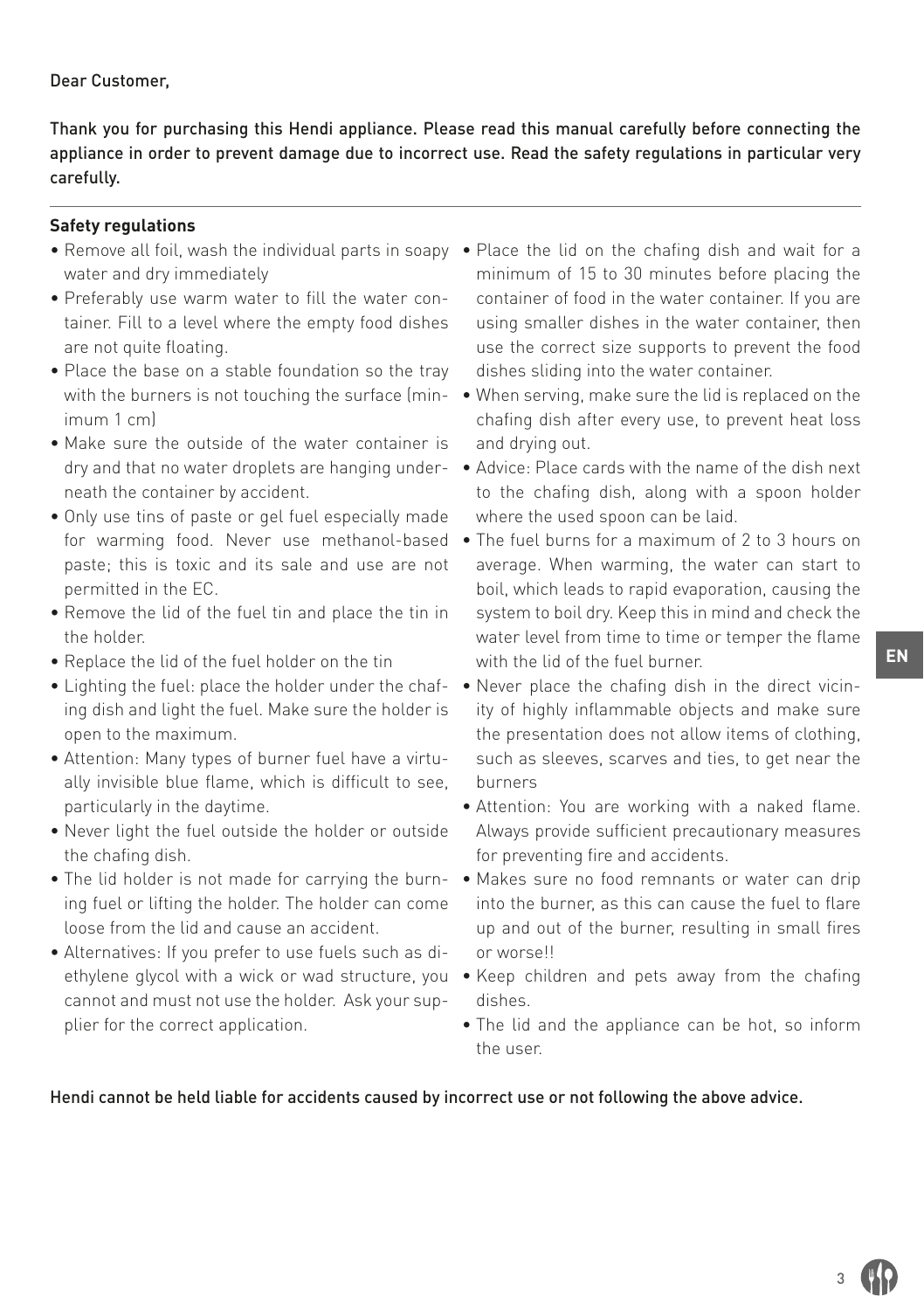#### **Warranty**

Any defect affecting the functionality of the appli-was bought and include proof of purchase (f.e. reance that becomes apparent within one year after ceipt). purchase will be corrected by free repair or replacement provided the appliance has been used and In line with our policy of continuous product develmaintained in accordance with the instructions and opment we reserve the right to change the product, has not been abused or misused in any way. Your packaging and documentation specifications withstatutory rights are not affected. If the appliance is out notice. claimed under warranty, state where and when it

#### **Discarding & Environment**

At the end of the life of the appliance, please dispose Throw packing materials like plastic and boxes in of the appliance according to the regulations and the appropriate containers.guidelines applicable at the time.



4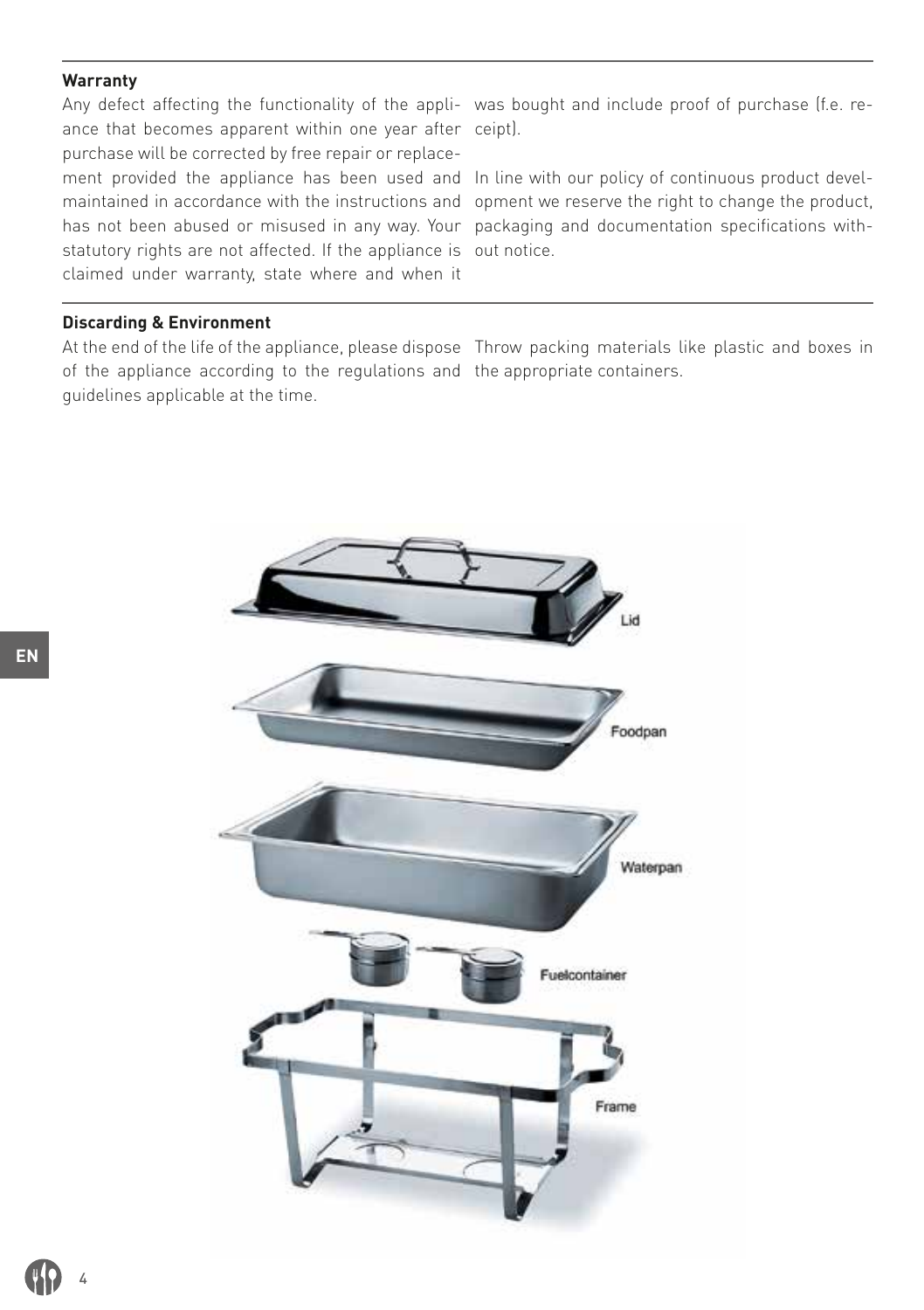Sehr geehrte Kundin, sehr geehrter Kunde,

wir danken Ihnen für den Kauf des Gerätes Hendi. Machen Sie sich bitte mit dieser Anleitung noch vor der Inbetriebnahme des Gerätes vertraut, um Schäden durch die unsachgemäße Bedienung zu vermeiden. Den Sicherheitsregeln ist besondere Aufmerksamkeit zu widmen.

# **Sicherheitsregeln**

- Die Folie entfernen. Danach die Einzelteile mit Seifenwasser spülen und sofort trocknen.
- Den Wasserbehälter vorzugshalber mit warmem Wasser soweit befüllen, bis der/die leerelnl Nahrungsmittelbehälter fast treibt/en.
- Die Stütze auf eine stabile Fläche stellen. Das Blech, auf das die Brennerhalterungen gestellt werden, sein.
- Tragen Sie dafür Sorge, dass der Wasserbehälter außen trocken ist und dass (auch) unbeabsichtigterweise keine Wassertropfen an ihm hängen.
- Ausschließlich Brennpaste oder Gel benutzen, das eigens zur Erhitzung von Nahrungsmitteln hergestellt wurde. Nie Brennpaste auf Methanolbasis benutzen. Diese Brennpaste ist toxisch. Ihr Verkauf, bzw. Gebrauch, ist in der EU untersagt.
- Den Deckel der Brennpastendose entfernen und die Dose in die Brennpastenhalterung stellen.
- Den Deckel der Brennpastenhalterung wieder auf die Dose platzieren.
- Zündung der Brennpaste: Die Halterung unter dem terungsöffnung sollte dabei im Höchststand stehen.
- Achtung: Viele Brennpastenarten haben eine nahezu unsichtbare blaue Flamme, die vor allem tagsüber kaum zu erkennen ist.
- Die Paste nie außerhalb der Halterung und außerhalb des Rechauds anzünden.
- Die Deckelhalterung dient nicht zum Transport der brennenden Brennpaste oder als Griff für die Halterung. Da sich der Deckel von der Halterung lösen kann, besteht Unfallgefahr.
- Alternativen: Bevorzugen Sie Kraftstoffe wie Diethylenglykol mit einer Lunte oder Wattenstruktur kann und darf man die Halterung nicht benutzen. Erkundigen Sie sich bei Ihrem Händler nach der richtigen Anwendung.
- Den Deckel auf den Rechaud platzieren und mindes-

tens 15 bis 30 Minuten warten, bevor Sie die Nahrungsmittelpfanne mit den Gerichten in den Wasserbehälter stellen. Benutzen Sie im Wasserbehälter kleinere Nahrungsmittelbehälter, verwenden Sie dann Zwischenbrücken der richtigen Größe, damit der Nahrungsmittelbehälter nicht in den Wasserbehälter abrutscht.

- sollte dabei von der Fläche mindestens 1 cm entfernt Achten Sie beim Servieren der Gerichte darauf, dass der Deckel nach jeder Nutzung wieder auf den Rechaud platziert wird, damit sich kein Wärmeverlust und keine Austrocknung ergibt.
	- Ratschlag: Platzieren Sie vor dem Rechaud Schilder mit dem Namen des Gerichts sowie einem Löffelhalter, auf den man den benutzten Löffel ablegen kann.
	- Die Brennpaste brennt im Schnitt zwei bis drei Stunden. Beim Erhitzen kann das Wasser zu köcheln anfangen, was zur schnellen Verdampfung und letztendlich zur Austrocknung des Systems führen kann. Bitte berücksichtigen Sie das und prüfen Sie den Wasserpegel regelmäßig oder dämpfen Sie die Flamme mit Hilfe des Deckels auf der Brennpastenhalterung.
- Rechaud stellen und die Paste anzünden. Die Hal-• Den Rechaud nicht in unmittelsbarer Nähe entzündlicher Objekte abstellen und während der Präsentation stets darauf achten, dass keine Kleidungsstücke (zum Beispiel: Ärmel, Schals und Krawatten) in die Brenner geraten
	- Achtung: Sie arbeiten mit offenem Feuer. Treffen Sie zur Verhinderung von Feuer und Unfällen genügend Vorsichtsmaßnahmen.
	- Verhindern Sie, dass Nahrungsmittelreste oder Wasser in den Brenner sickern. Die Brennpaste könnte extra stark entflammen und sich vom Brenner lösen, was zu kleinen Bränden oder Schlimmerem führen könnte!!
	- Kinder und Haustiere sind von den Rechauds fernzuhalten.
	- Der Deckel und das Gerät sind gegebenenfalls heiß. Warnen Sie den Bediener davor.

Hendi haftet nicht für Unfälle, die auf den unsachgemäßen Gebrauch oder auf die Nichteinhaltung der genannten Ratschläge zurückzuführen sind.

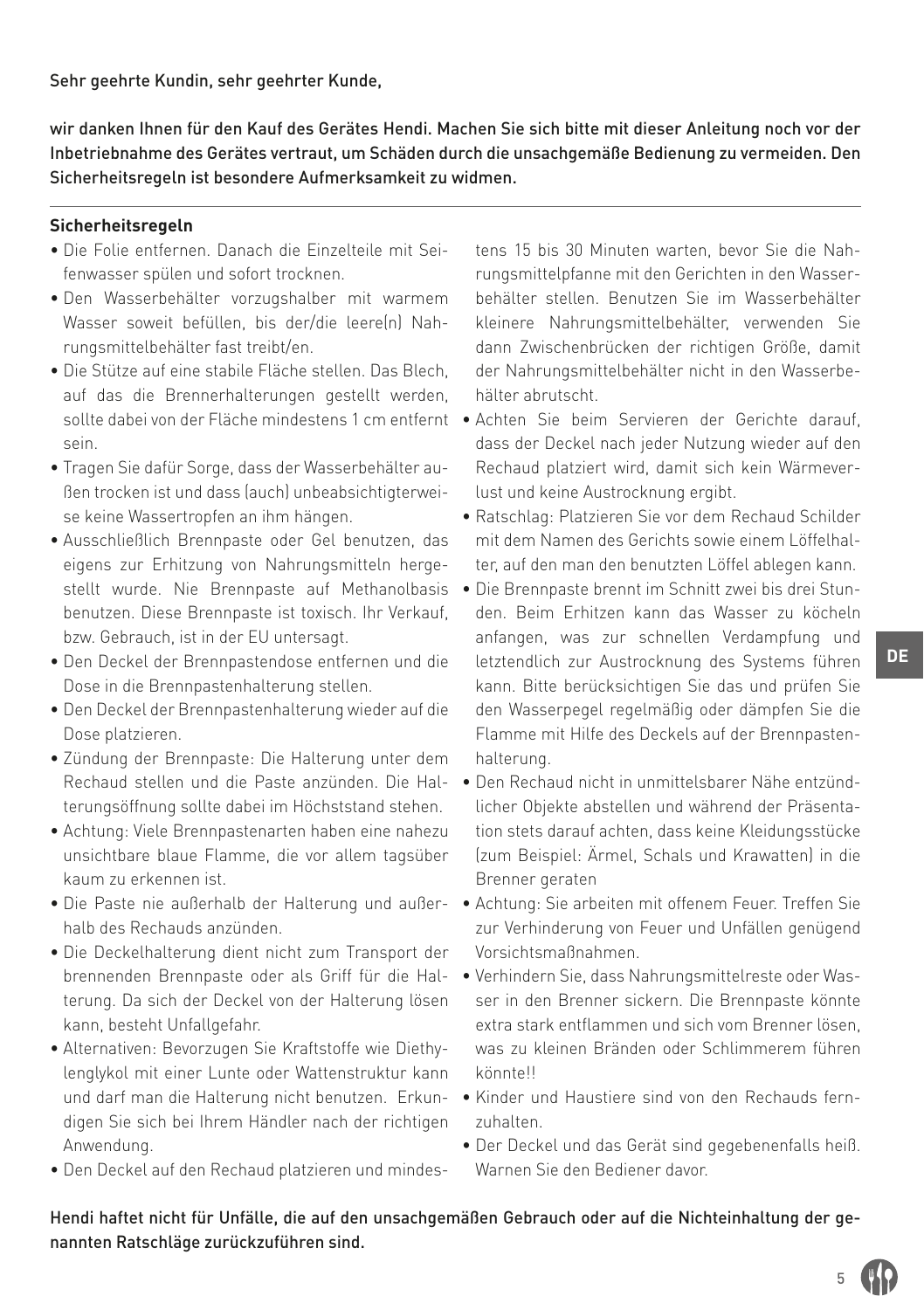### **Garantie**

dem Wege der unentgeltlichen Reparatur bzw. des Kassenzettel) zu enthalten. Austausches unter der Voraussetzung beseitigt, dass das Gerät in einer der Bedienungsanleitung Gemäß unserer Politik der ständigen Weiterentaus den entsprechenden Gesetzen bleiben davon vorherige Ankündigung vorzunehmen.

Alle innerhalb von einem Jahr nach dem Kaufdatum unberührt. Eine in der Garantiefrist einzureichende festgestellten Defekte oder Mängel, die die Funk-Beanstandung hat die Angabe des Kaufortes und tionalität des Gerätes beeinträchtigen, werden auf Kaufdatums und in der Anlage einen Kaufbeleg (z.B.

gemäßen Art und Weise betrieben und gewartet wicklung unserer Produkte behalten wir uns vor, wird und weder vorsätzlich vernichtet noch nicht Änderungen am Produkt, an seiner Verpackung und bestimmungsgemäß genutzt wurde. Ihre Rechte an den dokumentierten technischen Daten ohne

#### **Entsorgung und Umweltschutz**

rechtmäßig und den jeweils geltenden Richtlinien teln, in die entsprechenden Behälter geben.entsprechend zu entsorgen.

Nach Beendigung seiner Lebensdauer ist das Gerät Verpackungsmaterial, wie Kunststoffe bzw. Schach-

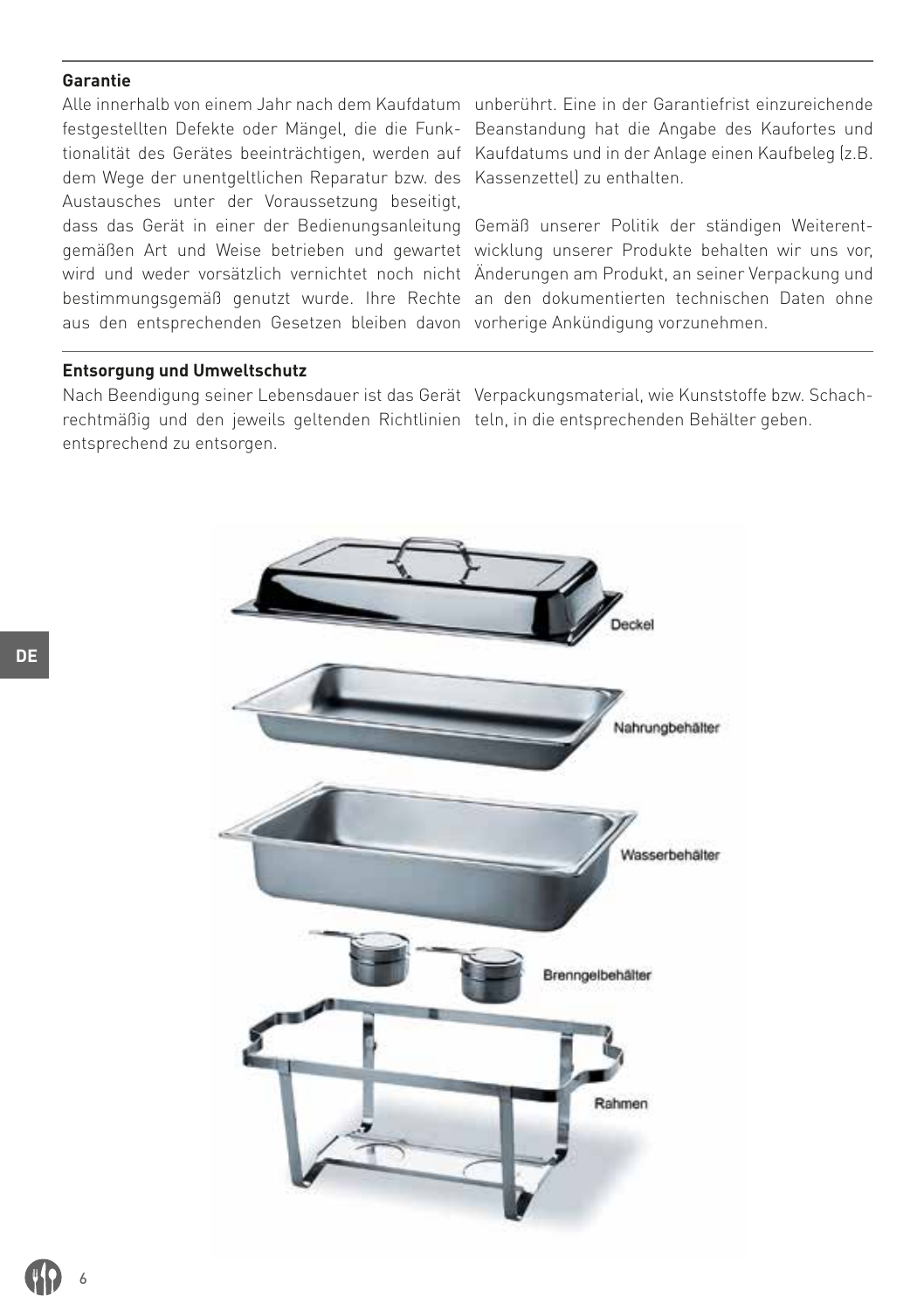### Geachte klant,

Hartelijk dank voor de aankoop van dit Hendi apparaat. Leest u deze gebruiksaanwijzing zorgvuldig voordat u het apparaat gebruikt, dit om schade door verkeerd gebruik te voorkomen. Lees vooral de veiligheidsinstructies aandachtig door.

# **Veiligheidsinstructies**

- Verwijder alle folie en was de afzonderlijke delen Plaats de deksel op de chafing dish en wacht miaf met een sopje en droog de delen direct af
- Gebruik bij voorkeur warm water voor het vullen van de waterbak, net zoveel dat de lege voedselbak(ken) net niet gaan drijven.
- Zet het onderstel op een stabiele ondergrond, waarbij het plateau waar de branderhouders op geplaatst worden vrij staat van het oppervlak (minimaal 1 cm).
- Zorg ervoor dat de waterbak aan de buitenzijde droog is en dat er (ook) per ongeluk geen waterdruppels onder aan de bak hangen.
- Gebruik uitsluitend blikjes brandpasta of gel die speciaal gemaakt zijn voor het verwarmen van voedsel. Gebruik nooit brandpasta op basis van Methanol. Deze brandpasta is giftig en mag binnen de EU niet worden verkocht, cq toegepast.
- Verwijder de deksel van het blikje brandpasta en plaats deze in de brandpastahouder.
- Plaats de deksel van de brandpasta houder terug op het blikje.
- onder de chafing dish en steek de pasta aan. Zorg ervoor dat de opening van de houder op maximaal staat.
- Let op: Vele soorten brandpasta hebben een haast slecht herkenbaar.
- Ontsteek nooit de pasta buiten de houder en buiten de chafing dish.
- De dekselhouder is er niet voor gemaakt om de brandende brandpasta te vervoeren of om de houder op te tillen. De houder kan losraken van de deksel, waardoor ongelukken kunnen ontstaan.
- Alternatieven: Indien u liever brandstoffen gebruikt zoals Diethyleen glycol voorzien van een lont of wattenstructuur kunt en mag u de houder niet gebruiken. Vraag uw leverancier voor de juiste toepassing.
- nimaal 15 tot 30 minuten voordat u de voedselpan met gerechten in waterpan zet. Indien u kleinere bakken in de waterpan zet, gebruik dan de juiste maat tussenbruggen om te voorkomen dat de voedselbak in de waterbak glijdt.
- Bij het serveren van gerechten dient u ervoor te zorgen dat de deksel na elk gebruik weer wordt teruggeplaatst op de chafing dish, om warmteverlies, uitdroging te voorkomen.
- Advies: Plaats kaartjes met de naam van het gerecht bij de chafing dish samen met een lepelhouder waar men de gebruikte lepel op terug kan leggen.
- De brandpasta brandt gemiddeld 2 tot maximaal 3 uur. Tijdens het verwarmen kan het water gaan koken, hetgeen lijdt tot snelle verdamping, waardoor het systeem kan droog koken. Houdt u hier rekening mee, door het waterniveau van tijd tot tijd te controleren of door de vlam met behulp van de deksel op de brandpasta houder te temperen.
- Ontsteken van de brandpasta: plaats de houder Plaats de chafing dish nooit in de directe nabijheid van licht ontvlambare objecten en zorg bij presentatie dat mensen niet met kledingstukken (lees: mouwen, sjaals en stropdassen bijvoorbeeld) bij de branders kunnen geraken
	- onzichtbare blauwe vlam en zijn zeker overdag Let op: U werkt met open vuur. Zorg altijd voor voldoende voorzorgsmaatregelen om brand en ongelukken te voorkomen.
		- Zorg ervoor dat er geen voedselresten of water door druipen in de brander kan komen, hierdoor kan de brandpasta extra ontvlammen en uit de brander vliegen, waardoor er kleine brandjes kunnen ontstaan, of erger!!
		- Laat kinderen en huisdieren niet in de buurt komen van de chafing dishes.
		- De deksel en het apparaat kunnen heet zijn. Wijs hier de gebruiker op.

Hendi kan niet aansprakelijk gesteld worden voor ongelukken die ontstaan door oneigenlijk gebruik of het niet opvolgen van bovengenoemde adviezen.

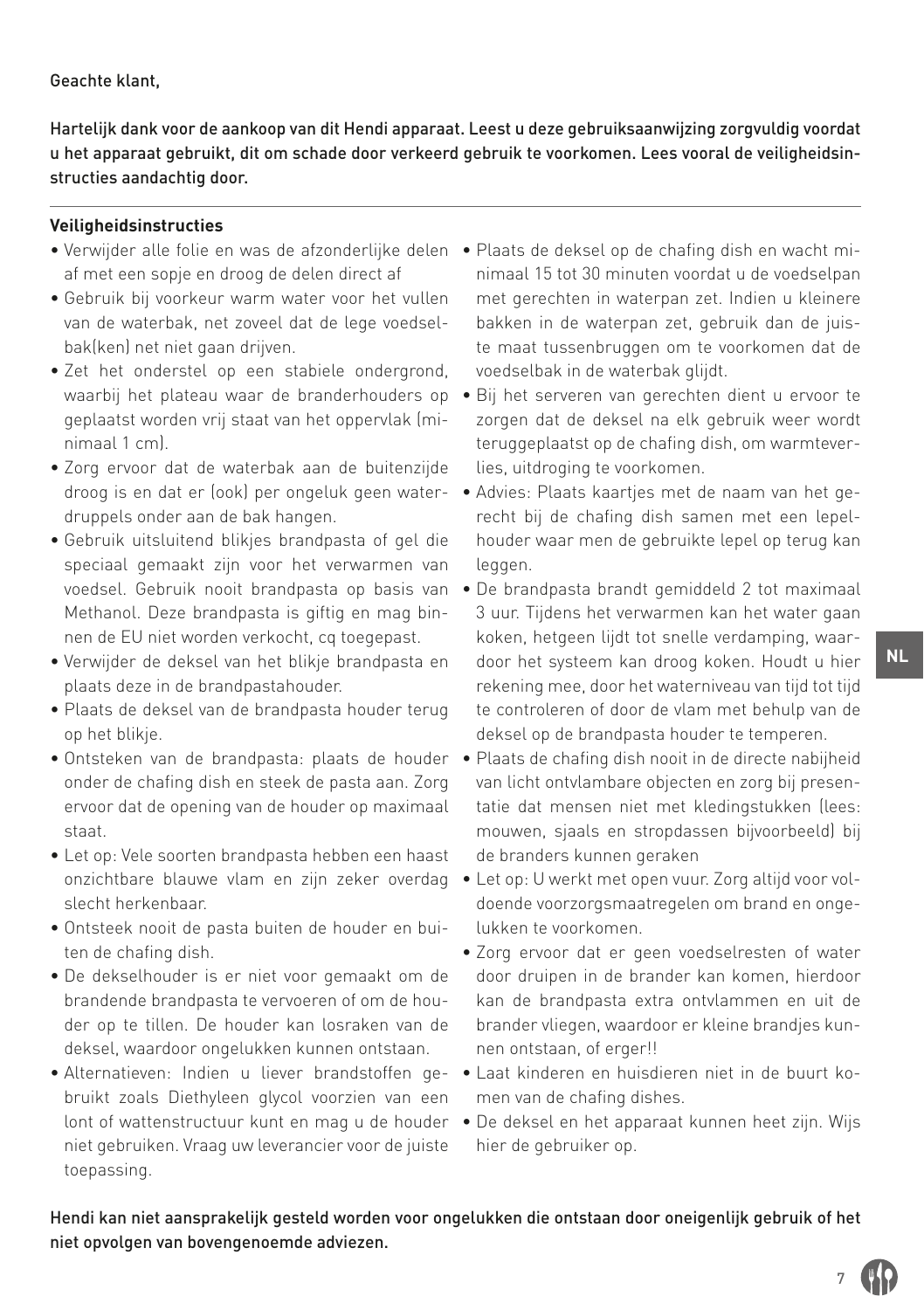### **Garantie**

Elk defect waardoor de werking van het apparaat kocht en sluit een aankoopbewijs bij (bijv. kassabon nadelig wordt beïnvloed dat zich binnen één jaar of factuur). na aankoop van het apparaat voordoet, wordt gratis hersteld door reparatie of vervanging, mits het Gezien ons streven naar voortdurende verdere probehandeld of misbruikt. Dit laat onverlet uw bij wet te brengen aan product, verpakking en documentabepaalde rechten. Als de garantie van kracht is, ver-tie. meld dan waar en wanneer u het apparaat hebt ge-

apparaat conform de instructies is gebruikt en on-ductontwikkeling behouden wij ons het recht voor, derhouden en niet op enigerlei wijze verkeerd is zonder voorafgaande kennisgeving wijzigingen aan

#### **Afdanken & Milieu**

danken volgens de op dat moment geldende voor-in de daarvoor bestemde containers.schriften en richtlijnen.

Aan het einde van de levensduur, het apparaat af-Werp verpakkingsmateriaal zoals plastic en dozen

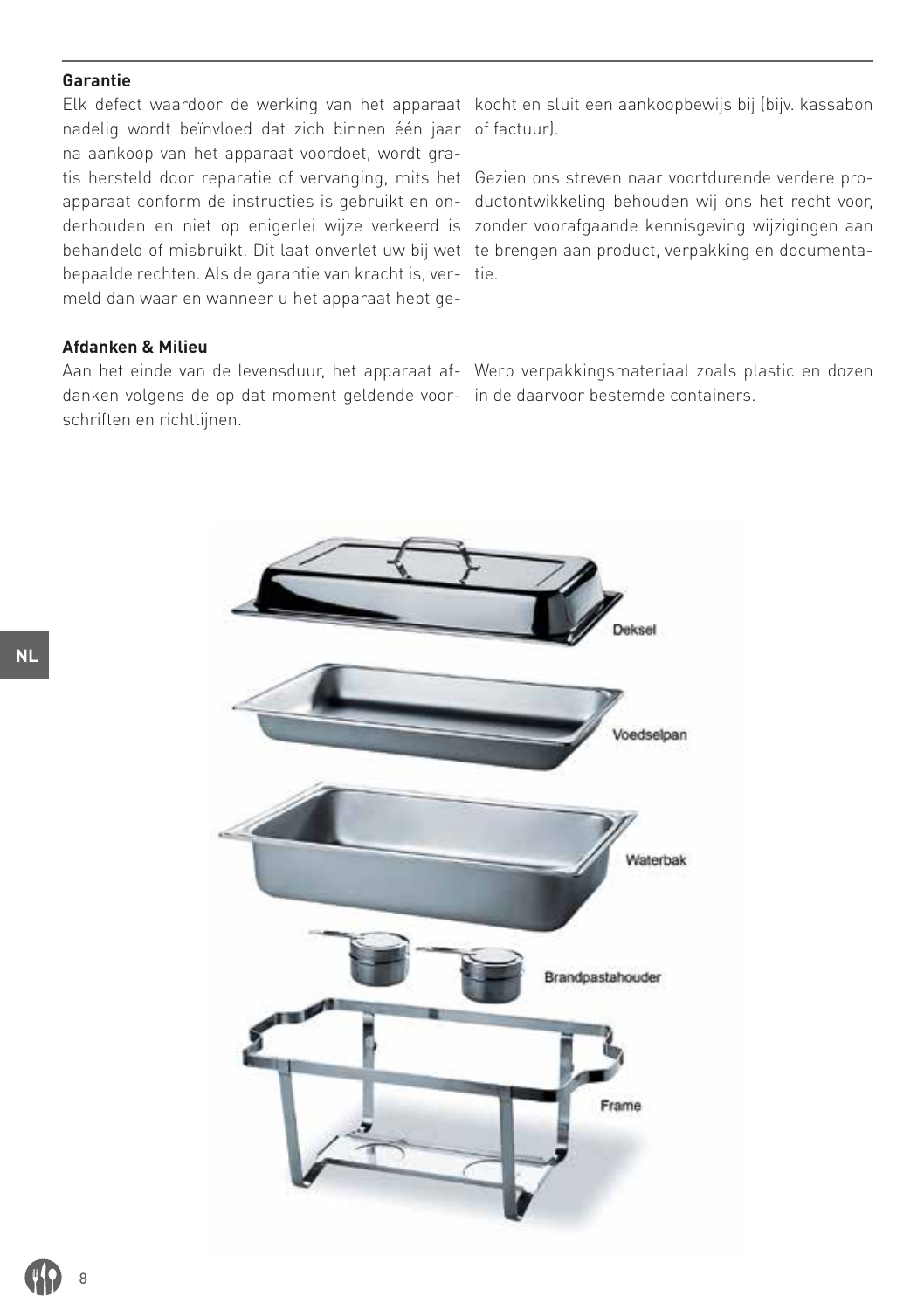Szanowny Kliencie,

Dziękujemy za zakup urządzenia firmy Hendi. Prosimy o uważne zapoznanie się z niniejszą instrukcją przed podłączeniem urządzenia, aby uniknąć uszkodzeń spowodowanych niewłaściwą obsługą. Należy zwrócić szczególną uwagę na zasady bezpieczeństwa.

# **Zasady bezpieczeństwa**

- Usuń wszystkie folie i umyj poszczególne części wodą z płynem do zmywania i od razu je osusz.
- Do napełnienia pojemnika na wodę użyj raczej ciepłej wody. Nalej tyle wody, żeby pusty pojemnik(i) na jedzenie nie unosił się na wodzie.
- Postaw konstrukcję na stabilnej powierzchni, przy czym część, na której umieszczone są pojemniki na paliwo, nie powinna dotykać powierzchni (minimum 1 cm).
- Zadbaj o to, by pojemnik z wodą był po bokach pel wody pod pojemnikiem.
- Używaj wyłącznie puszek z pastą do podgrzewaczy lub żelu produkowanego specjalnie do podgrzewania żywności. Nigdy nie używaj pasty na bazie metanolu. Taka pasta jest trująca i nie może być sprzedawana tudzież stosowana na terenie UE.
- Usuń wieczko z puszki pasty z paliwem i umieść puszkę w pojemniku na pastę.
- Nałóż pokrywkę na pojemnik na paliwo z powrotem na puszkę.
- Zapalanie pasty: umieść pojemnik pod podgrzewaczem i zapal pastę. Zadbaj o to, by otwór pojemnika był maksymalnie odsłonięty.
- Uwaga: Wiele rodzajów pasty do podgrzewaczy pali który jest szczególnie mało widoczny w ciągu dnia.
- Nigdy nie zapalaj pasty poza pojemnikiem i poza podgrzewaczem do potraw.
- Uchwyt pokrywki nie służy do przenoszenia palącej się pasty lub podnoszenia pojemnika z paliwem. Uchwyt może się odłączyć od pokrywki, co może spowodować wypadek.
- Alternatywne rozwiązania: Jeśli wolisz użyć paliwa takiego jak glikol dwuetylenu z lontem lub paliwa Zapytaj swojego dostawcę o najlepsze rozwiązanie.
- Połóż pokrywkę na podgrzewaczu do potraw i od-

czekaj minimum 15-30 minut przed umieszczeniem naczynia z jedzeniem w pojemniku z wodą. Jeśli w pojemniku umieszczasz mniejsze naczynia, użyj odpowiednich łączników żeby zapobiec ześlizgnięciu się naczynia z jedzeniem do pojemnika z wodą.

- Przy podawaniu potraw należy pamiętać o tym, by po każdym użyciu zakryć naczynie z powrotem przykrywką aby zapobiegać utracie ciepła oraz wysuszeniu.
- suchy i żeby (także) przez przypadek nie było kro-• Rada: przy podgrzewaczu do potraw umieść karteczki z nazwą dania wraz ze stojakiem na łyżkę, do którego będzie można odłożyć łyżkę po nałożeniu potrawy.
	- Pasta pali się średnio od 2 do maksymalnie 3 godzin. Podczas podgrzewania woda może się zagotować, co powoduje szybkie parowanie, przez co cały system może wyschnąć. Pamiętaj o tym i kontroluj od czasu do czasu poziom wody lub reguluj płomień przy pomocy pokrywki.
	- Nigdy nie stawiaj podgrzewacza do potraw w bezpośrednim otoczeniu łatwopalnych przedmiotów i zadbaj o to, by podczas użycia osoby nakładające potrawy nie dotykały palników ubraniem (np. rękawami, szalami lub krawatami).
- się niemal niewidocznym, niebieskim płomieniem, Uwaga: Masz dom czynienia z otwartym ogniem. Zadbaj zawsze o odpowiednie środki ostrożności w celu zapobiegania pożarom oraz wypadkom.
	- Zadbaj o to, by żadne resztki jedzenia lub krople wody nie ściekały do palników. Przez to pasta może się dodatkowo zapalić i wydostać z palnika. To może spowodować niewielkie pożary, albo jeszcze groźniejsze sytuacje!!!
	- Dzieci i zwierzęta domowe nie powinny się zbliżać do podgrzewaczy do potraw.
- o strukturze waty, nie możesz używać pojemnika. Pokrywka i całe urządzenie mogą być gorące. Uprzedź o tym użytkowników.

Hendi nie może zostać pociągnięty do odpowiedzialności za wypadki powstałe w wyniku nieodpowiedniego użycia lub niestosowania się do powyższych zaleceń.

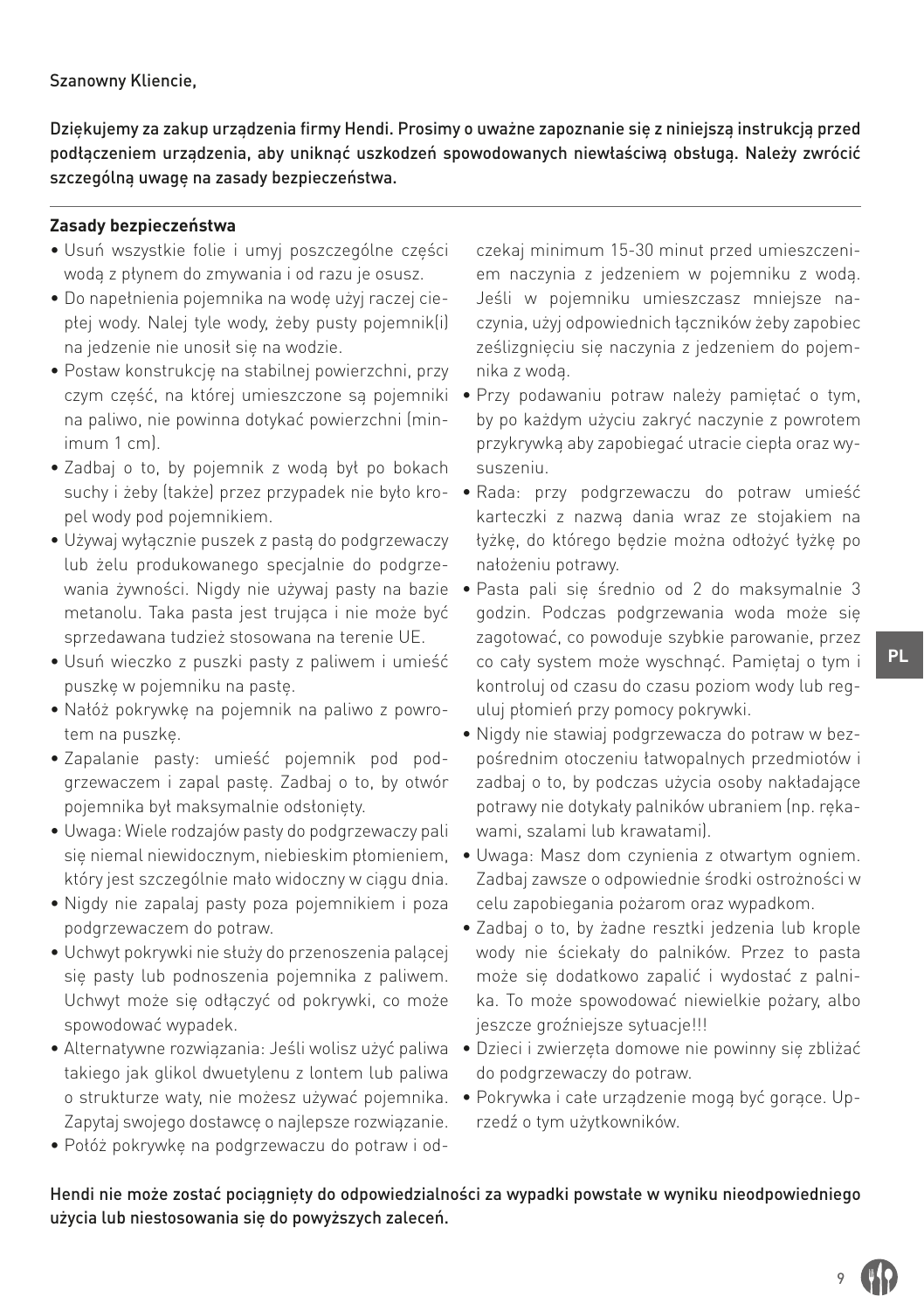### **Gwarancja**

usunięta lub urządzenie zostanie wymienione na dowód zakupu (np. paragon). nowe, o ile było użytkowane i konserwowane zgodnie z instrukcją obsługi i nie było wykorzystywane w Zgodnie z naszą polityką ciągłego doskonalenia wyinnych praw użytkownika wynikających z przepi-danych technicznych podawanych w dokumentacji.

# **Wycofanie z użytkowania i ochrona środowiska**

zutylizować zgodnie z przepisami i wytycznymi obwiązującymi w momencie wycofania urządzenia.

Każda wada bądź usterka powodująca niewłaściwe sów prawa. W przypadku zgłoszenia urządzenia do funkcjonowanie urządzenia, która ujawni się w cią-naprawy lub wymiany w ramach gwarancji należy gu jednego roku od daty zakupu, zostanie bezpłatnie podać miejsce i datę zakupu urządzenia i dołączyć

niewłaściwy sposób lub niezgodnie z przeznacze-robów zastrzegamy sobie prawo do wprowadzania niem. Postanowienie to w żadnej mierze nie narusza bez uprzedzenia zmian w wyrobie, opakowaniu oraz

Urządzenie zużyte i wycofane z użytkowania należy Materiały opakowaniowe, jak tworzywa sztuczne i pudła, należy umieszczać w pojemnikach na odpady właściwych dla rodzaju materiału.

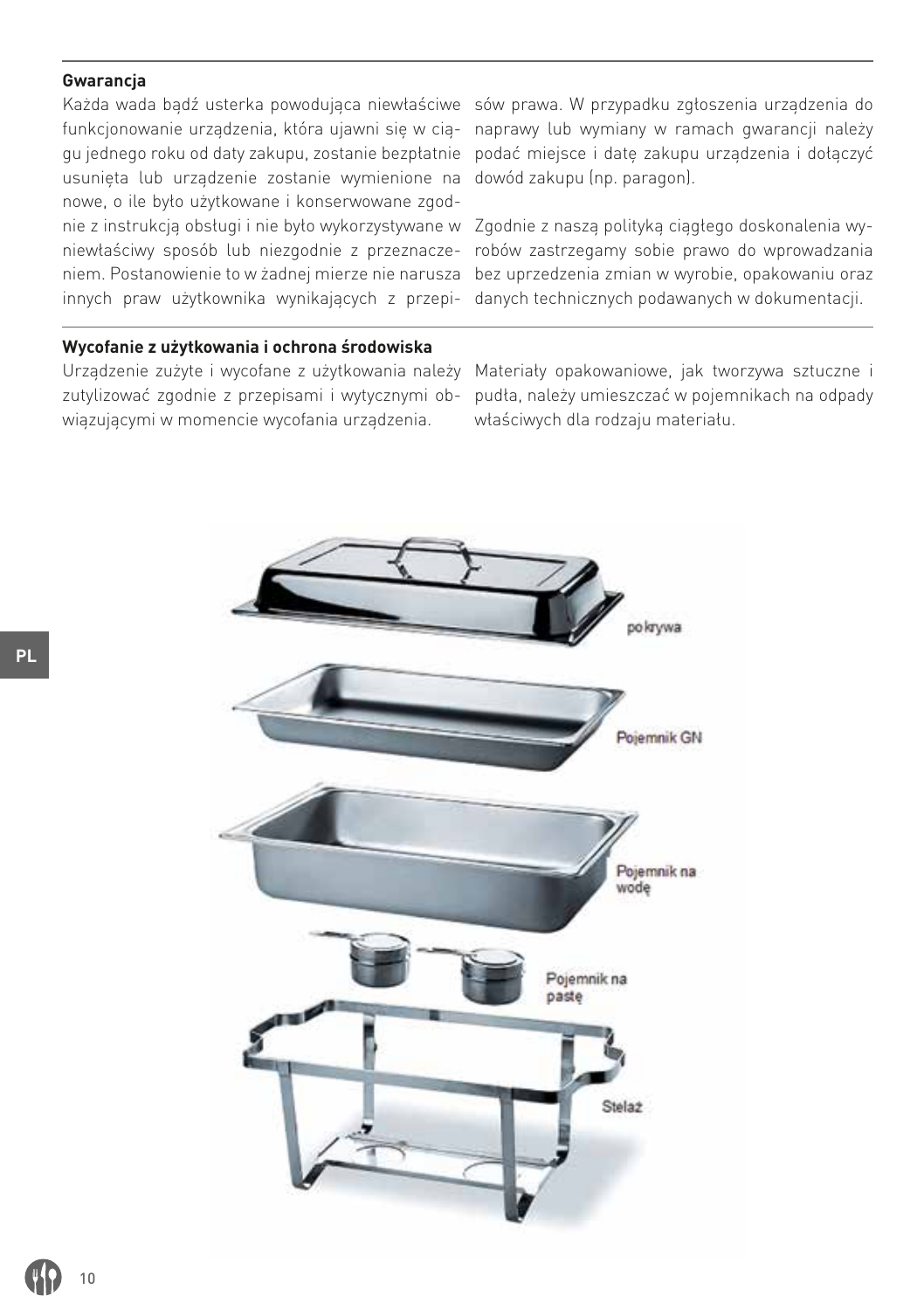#### Cher client,

Merci d'avoir acheté cet appareil de Hendi. Veuillez lire attentivement ce mode d'emploi avant de brancher l'appareil afin d'éviter tout endommagement pour cause d'usage abusif. Veuillez notamment lire les consignes de sécurité avec la plus grande attention.

#### **Règles de sécurité**

- enlevez le film et nettoyez les éléments détachés placez le couvercle sur le bain-marie et attendez avec une eau savonneuse et séchez sans attendre;
- utilisez de préférence de l'eau chaude pour remplir le bac à eau, remplissez-le de manière à ce que le/les bac(s) alimentaire(s) vide(s) touche(nt) leur point de flottement;
- placez le support sur une surface stable, le plateau comprenant les supports à brûleurs ne doit pas toucher la surface (min. 1 cm) ;
- veillez à ce que l'extérieur du bac à eau et le dessous du bac à eau soient bien secs (absence de gouttes d'eau) ;
- utilisez seulement des boîtes de pâte ou de gel à brûler, spécialement fabriquées pour réchauffer des aliments. N'utilisez jamais de pâte à brûler contenant du méthanol. Cette pâte à brûler est toxique. La vente et/ou l'utilisation de ce produit sont interdites dans l'UE ;
- retirez le couvercle de la boîte pour pâte à brûler et placez celle-ci dans le support à pâte à brûler ;
- placez le couvercle du support pour pâte à brûler sur la boîte ;
- allumage de la pâte à brûler : placez le support sous le bain-marie et allumez la pâte. Veillez à ce que le support soit ouvert au maximum ;
- attention : de nombreuses pâtes à brûler ont une flamme bleue qui est pratiquement invisible, surtout en plein jour ;
- n'allumez jamais la pâte hors du support et hors du bain-marie ;
- le support à couvercle n'a pas été conçu pour transporter la pâte à brûler qui brûle ni pour lever le support. Le support peut se détacher du couvercle, risquant alors de provoquer des accidents ;
- alternatives : si vous préférez utiliser des combusmèche ou d'une structure en coton, le support ne lisation correcte, demandez à votre fournisseur ;
- au moins 15 à 30 minutes avant de placer le plat alimentaire avec aliments dans le bac à eau. Si vous placez des plats plus petits dans le bac à eau, utilisez dans ce cas des supports de dimension correcte pour éviter au bac alimentaire de glisser dans le bac à eau ;
- au moment de servir les aliments, veillez à ce que le couvercle soit remis sur le bain-marie après chaque emploi pour éviter tout dessèchement et/ ou toute perte de chaleur;
- conseil : placez auprès du bain-marie des petites cartes portant le nom du plat avec un porte-cuiller permettant de replacer la cuiller utilisée ;
- la pâte à brûler brûle en moyenne pendant 2 à 3 heures au maximum. Pendant la chauffe, l'eau peut bouillir, entraînant ainsi une évaporation rapide et le risque d'une cuisson sans eau. Veuillez tenir compte de ce point. Contrôlez de temps en temps le niveau d'eau ou tempérez la flamme en utilisant le couvercle de la pâte à brûler ;
- ne placez jamais le bain-marie tout près d'objets pouvant s'enflammer facilement. Au moment de la présentation, veillez également que les vêtements (lire : manches, châles et cravates par exemple) de personne ne puissent pas toucher les brûleurs ;
- attention : vous travaillez avec un feu nu. Prenez toujours des mesures de sécurité suffisantes pour éviter brûlures et accidents ;
- veillez à ce que les restes alimentaires ou l'eau ne gouttent pas ni ne s'infiltrent dans le brûleur pour éviter à la flamme de s'enflammer et de prendre des proportions inattendues, risquant alors de provoquer des petites brûlures ou des choses plus graves!!
- tibles comme du diéthylène glycol, équipé d'une ne laissez pas les enfants ni les animaux domestiques à proximité du bain-marie ;
- peut pas et ne doit pas être utilisé. Concernant l'uti-• le couvercle et l'appareil peuvent être chauds. Prévenez l'utilisateur.

Hendi décline toute responsabilité en cas d'accidents provenant d'une utilisation impropre ou d'une non-observation des conseils nommés plus haut.

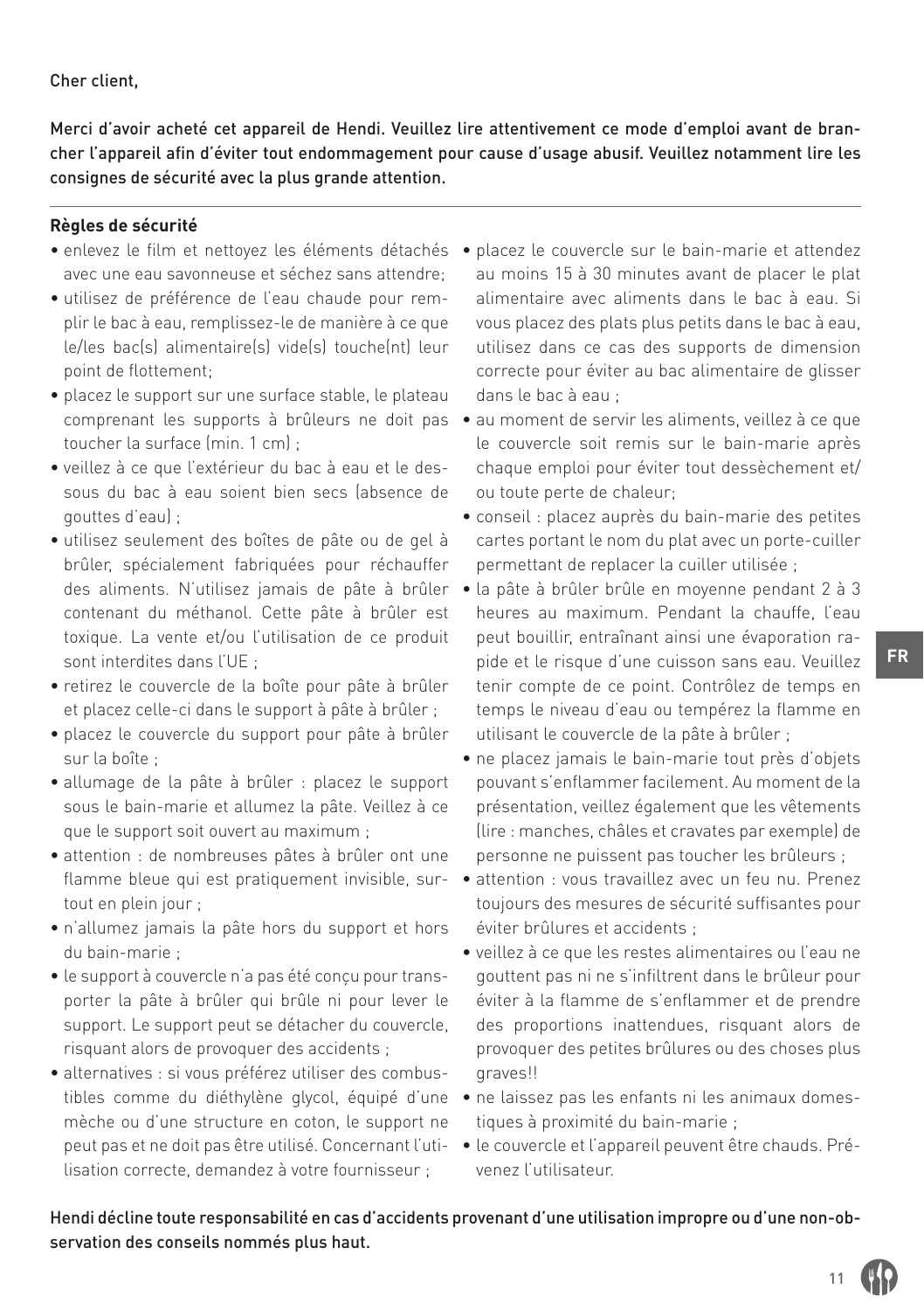#### **Garantie**

mois suivant la date de l'achat sera éliminé à titre l'achat de l'appareil et produire un justificatif nécesgratuit ou l'appareil sera remplacé par un appa-saire (par ex. facture ou ticket de caisse). reil nouveau si le premier a été dûment exploité et autres droits de l'utilisateurs prévus par les disposi-caractéristiques techniques précisées dans la docutions légales. Dans le cas où l'appareil est donné à mentation.

Tout vice ou toute défaillance entraînant un dysfonc-la réparation ou doit être remplacé dans le cadre de tionnement de l'appareil qui se déclare dans les 12 la garantie, il y a lieu de spécifier le lieu et la date de

entretenu conformément aux termes de la notice Conformément à notre politique d'amélioration d'exploitation et s'il n'a pas été indûment exploité permanente de nos produits, nous nous réservons ou de manière non conforme à sa destination. La le droit d'introduire sans avertissement préalable présente stipulation ne porte pas de préjudice aux des modifications à l'appareil, à l'emballage et aux

#### **Retrait de l'exploitation et protection de l'environnement**

L'équipement usé et retiré de l'exploitation doit être Les matériaux d'emballage tels que matières plasvalorisé conformément aux dispositions légales et tiques et cartons doivent être déposés dans les aux recommandations en vigueur à la date de son bennes prévues pour le type du matériau considéré.retrait.

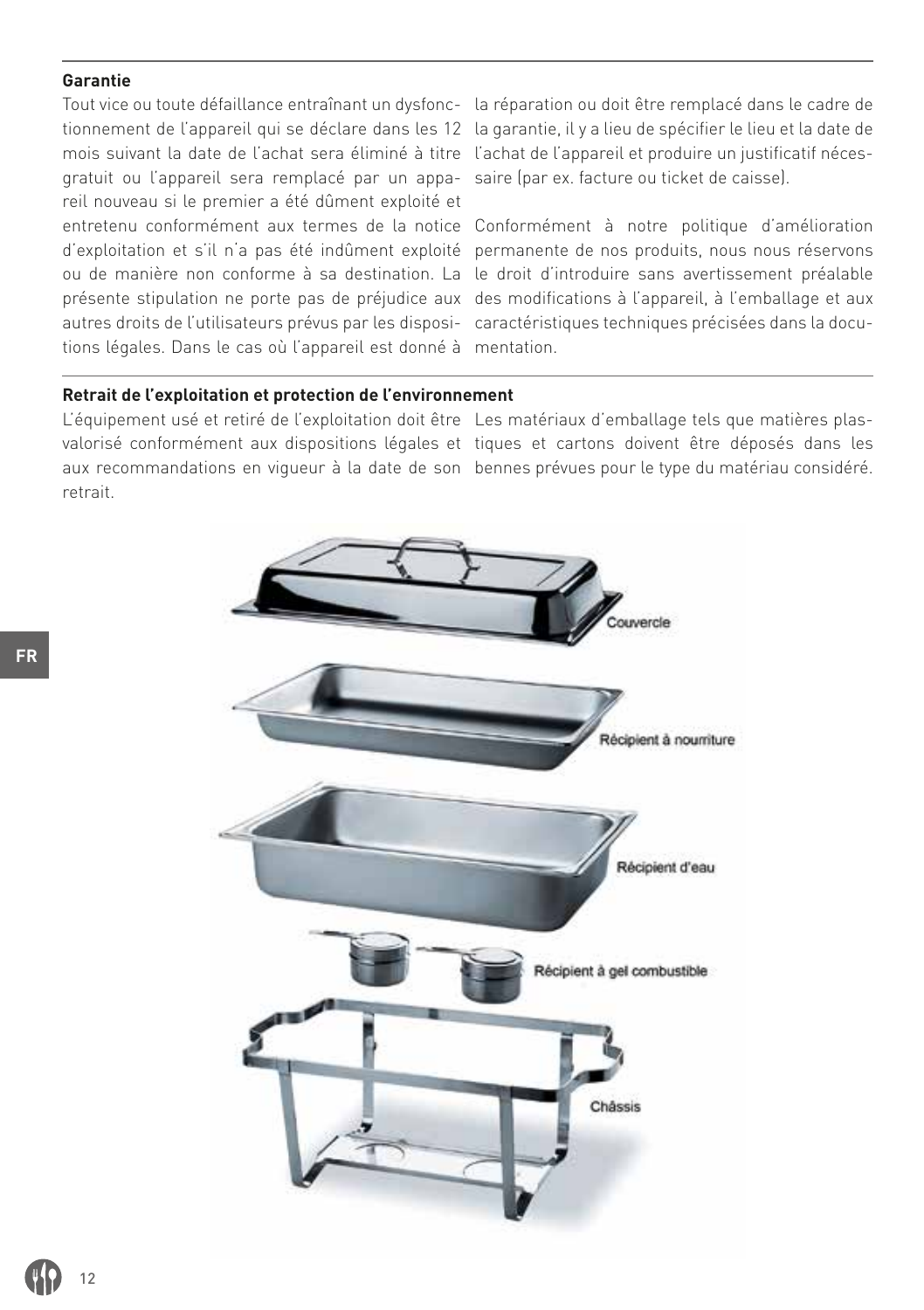#### Gentile cliente,

grazie per aver acquistato questo apparecchio Hendi. Ti invitiamo a leggere queste istruzioni per l'uso con attenzione prima di collegare l'apparecchio al fine di evitare danni dovuti a uso improprio. Ti invitiamo inoltre a prestare particolare attenzione alle precauzioni di sicurezza.

#### **Precauzioni di sicurezza**

- Rimuovere la pellicola. In seguito sciacquare le singole componenti con acqua saponata e asciugare immediatamente.
- Riempire il contenitore d'acqua preferibilmente con acqua calda fino a quando il/i contenitore/i di alimenti vuoto/i quasi non galleggi/galleggino.
- Disporre il telaio di supporto su una superficie stabile. La base su cui si poggeranno i poggia combustibile devono trovarsi a una distanza di almeno 1 cm dalla superficie.
- Assicurarsi che il contenitore di acqua sia esternamente asciutto e che non ci siano (anche) gocce di vapore formatisi involontariamente.
- gel che siano stati prodotti specificamente per il riscaldamento di vivande. Mai usare un combustibile solido a La vendita così come il consumo di quest'ultimo è vietato nell'Unione europea.
- Rimuovere il coperchio del contenitore del combustibile solido e collocare il barattolo del combustibile nel poggia combustibile.
- Collocare di nuovo il coperchio del poggia combustibile sul barattolo.
- Accensione del combustibile solido: disporre il telaio di supporto sotto lo scaldavivande e accendere il combustibile. Prestare attenzione che il supporto abbia la massima apertura.
- Attenzione: molti tipi di combustibile solido presentano una fiamma blu quasi invisibile, difficile da riconoscere soprattutto di giorno.
- Mai accendere il combustibile solido all'esterno del sup-• Evitare che i residui di alimenti oppure dell'acqua trapeporto e dello scaldavivande.
- Il supporto del coperchio non è destinato a spostare il combustibile solido caldo e nemmeno come manico per il supporto. Dato che il coperchio può staccarsi dal supporto sussiste pericolo di infortunio.
- Alternative: preferire carburanti come il glicole dietile-• Il coperchio e l'apparecchio possono risultare caldi. Avnico con una miccia oppure con una struttura ovattata.

Il supporto non può e non deve essere usato. Informarsi presso il proprio rivenditore sull'uso corretto.

- Posizionare il coperchio sullo scaldavivande e aspettare almeno 15 - 30 minuti prima di posizionare il contenitore degli alimenti con i pasti pronti nel contenitore d'acqua. In caso di impiego di contenitori degli alimenti più piccoli, usare dei supporti di dimensioni adeguate affinché i contenitori degli alimenti non scivolino nel contenitore d'acqua.
- Nel servire le vivande assicurarsi di ricollocare il coperchio sullo scaldavivande dopo ogni impiego affinché non si verifichino perdite di calore e per evitare il prosciugarsi dell'acqua.
- Adoperare esclusivamente combustibile solido oppure Consiglio: collocare dei cartelli con il nome del pasto pronto davanti allo scaldavivande così come un poggia cucchiaio su cui poggiare il cucchiaio utilizzato.
	- base di metanolo. Questo tipo di combustibile è tossico. Il combustibile solido brucia in media dalle due alle tre ore. Durante il riscaldamento, l'acqua può cominciare a bollire e condurre velocemente a evaporazioni e di conseguenza può prosciugarsi il sistema. Tenere conto di questo fattore e controllare regolarmente il livello dell'acqua oppure abbassare la fiamma con l'ausilio del coperchio sul poggia combustibile.
		- Non lasciare lo scaldavivande nelle immediate vicinanze di oggetti infiammabili e osservare sempre che gli indumenti (per esempio: maniche, sciarpe e cravatte) non finiscano nei bruciatori durante l'esposizione dello scaldavivande.
		- Attenzione: si lavora a contatto con fiamme scoperte. Prendere sufficienti provvedimenti di sicurezza per evitare gli effetti del fuoco e incidenti.
		- lino nei bruciatori. Il combustibile solido può infiammarsi molto velocemente e staccarsi dal bruciatore comportando così piccoli incendi oppure pericoli maggiori.
		- Tenere lontano bambini e animali domestici dallo scaldavivande.
		- vertire l'utente di questa evenienza.

Hendi non si assume la responsabilità di incidenti che sono da ricondurre a un uso improprio dell'apparecchio oppure all'inosservanza delle raccomandazioni qui menzionate.

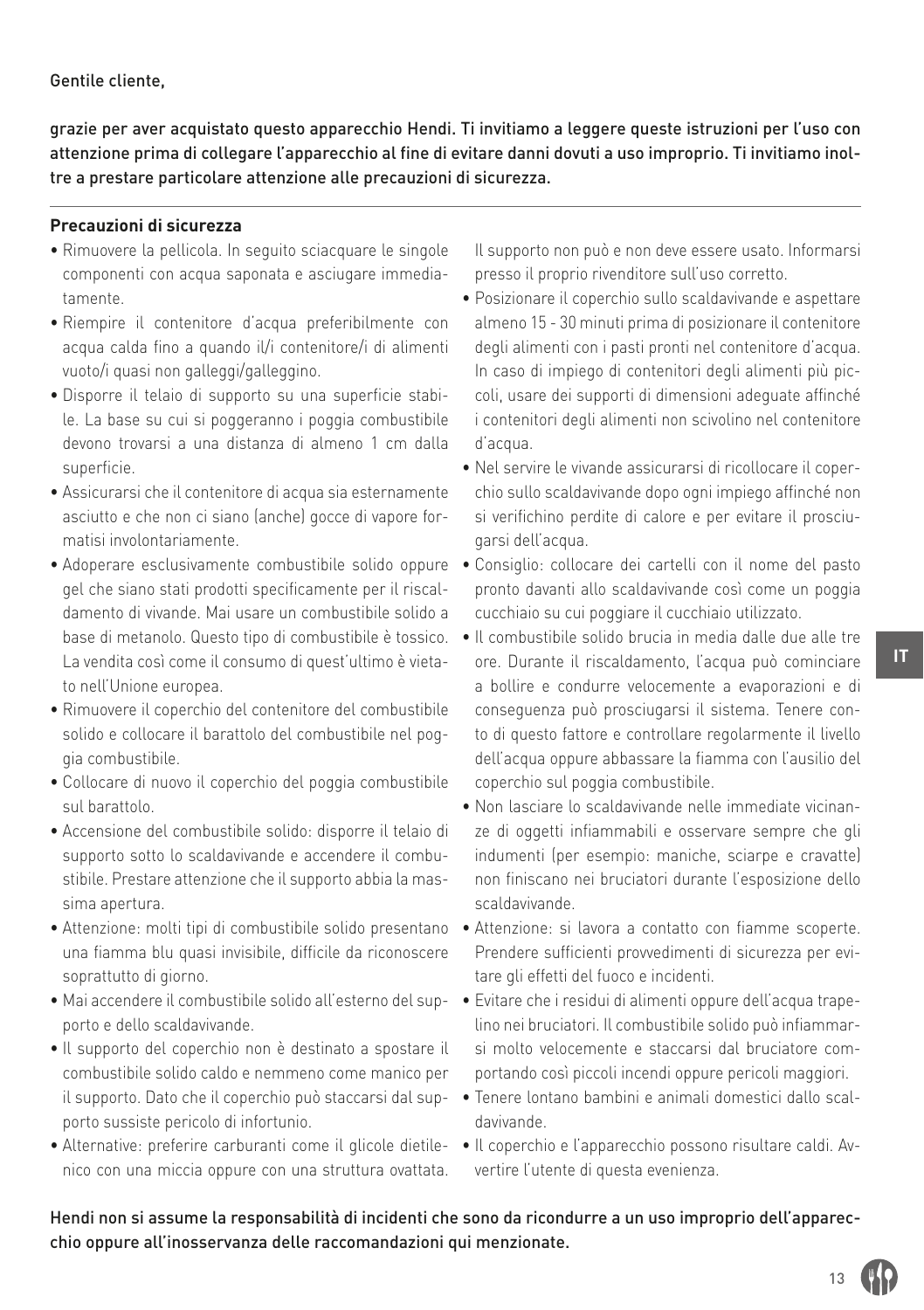### **Garanzia**

Qualsiasi difetto che influenza la funzionalità del previsto nel periodo di validità della garanzia, predispositivo che compaia entro un anno dall'acquis-cisare dove e quando si è acquistato il prodotto, posto sarà corretto a titolo interamente gratuito o con sibilmente allegando lo scontrino. la sostituzione del prodotto che è stato utilizzato e truzioni, senza alcuna violazione. I diritti legali del prodotti, ci riserviamo il diritto di modificare il proin cui l'intervento di manutenzione o sostituzione sia senza notifica alcuna.

sottoposto a manutenzione corretta seguendo le is-In linea con la nostra politica di sviluppo continuo dei cliente non sono assolutamente modificati. Nel caso dotto, l'imballo e le specifiche di documentazione,

### **Smaltimento & Ambiente**

formemente alle normative e linee guida applicabili. cartone, negli specifici contenitori.

Alla fine della vita utile del dispositivo, smaltire con-Eliminare i materiali di imballaggio, quali plastica e

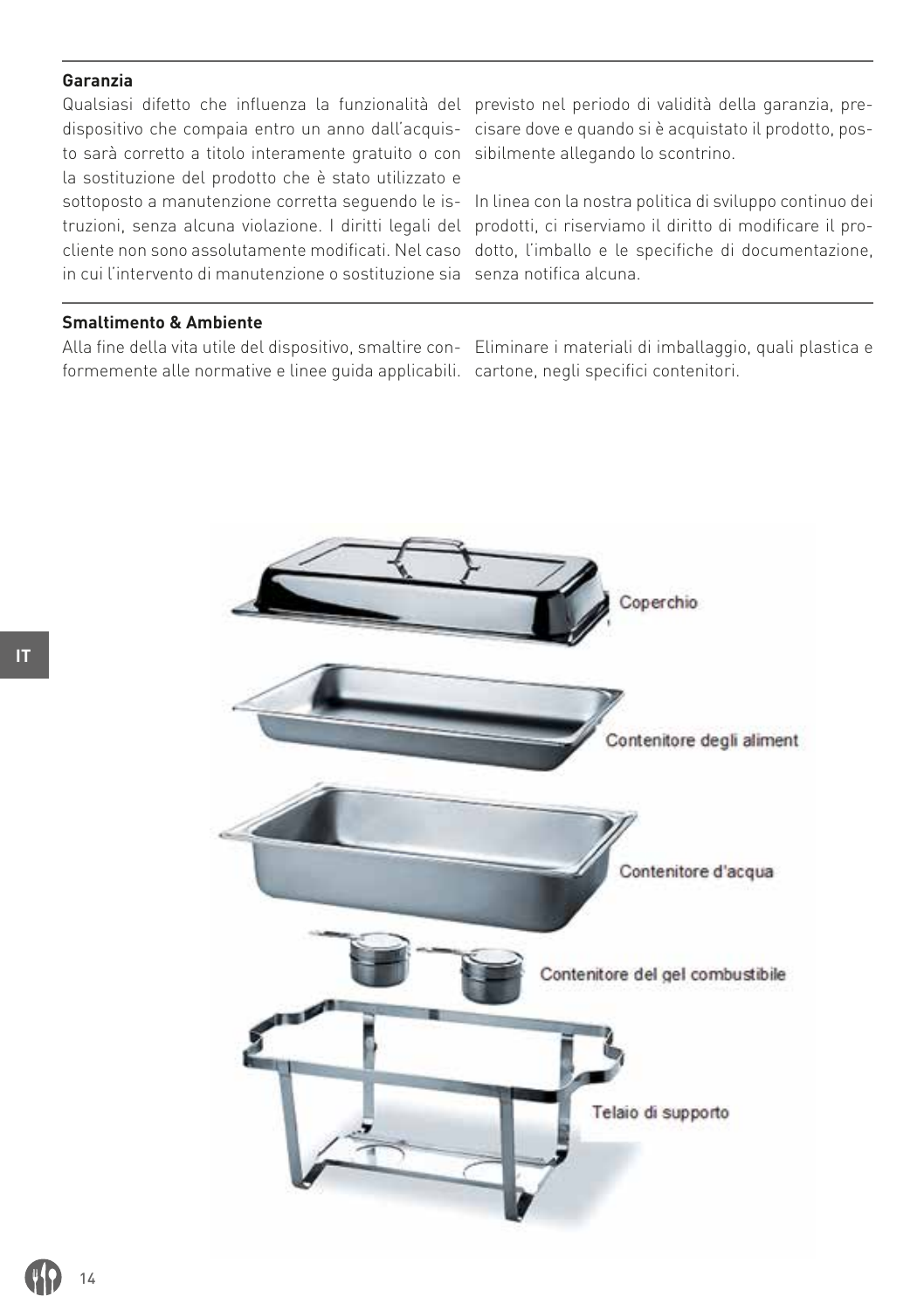# Stimate client,

Vă mulțumim pentru achiziționarea acestui aparat Hendi. Vă rugăm să citiți cu atenția acest manual înainte de a conecta aparatul pentru evitarea defectării ca urmare a utilizării incorecte. Acordați o atenție deosebită regulilor de siguranță.

# **Reguli de siguranță**

- viduale în apă cu săpun și uscați imediat
- Este de preferat să folosiți apă caldă pentru a umple recipientul de apă. Umpleți până la un nivel la care vasele pentru mâncare nu plutesc.
- Așezați baza pe un fundament stabil astfel încât tava cu arzătoare să nu atingă suprafața (minim 1 cm)
- Asigurați-vă că partea exterioară a recipientul de apă este uscată și că nicio picătură de apă nu a rămas sub recipient din greseală.
- Utilizați numai cutii de combustibil pastă sau gel create special pentru încălzirea alimentelor. Nu folosiți niciodată pastă pe bază de metanol; aceasta este toxică, iar vânzarea și utilizarea sa nu sunt permise în CE.
- Scoateți capacul cutiei de combustibil și așezați cutia în suport.
- Înlocuiți capacul suportului de combustibil pe cutie
- Aprinderea combustibilului: așezați suportul sub chafing dish și aprindeți combustibilul. Asigurați-vă că suportul este deschis la maxim.
- Atenție: Multe tipuri de combustibil pentru arzător zut, în special în timpul zilei.
- Nu aprindeți niciodată combustibilul în afara suportului sau a chafing dish.

suportul capacului nu este conceput pentru a transporta combustibilul de ardere sau pentru a ridica suportul. Suportul se poate desprinde de pe capac și poate provoca un accident.

• Alternative: Dacă preferați să folosiți combustibili precum dietilenglicol cu o structură cu fitil sau tampon, nu puteți și nu trebuie să folosiți suportul. Adresați-vă furnizorului pentru aplicarea corectă.

- Îndepărtați toate foliile, spălați componentele indi-• Așezați capacul peste chafing dish și așteptați minim 15 - 30 de minute înainte de a așeza recipientul cu mâncare în recipientul de apă. Dacă folosiți vase mai mici în recipientul de apă, atunci folosiți suporturi de dimensiuni corecte pentru a preveni alunecarea vaselor de mâncare în recipientul de apă.
	- Atunci când serviți, asigurați-vă că ați înlocuit capacul de pe chafing dish după fiecare utilizare pentru a preveni pierderea de căldură și uscarea.
	- Sfat: Așezați carduri cu numele mâncării lângă chafing dish, împreună cu un suport de lingură unde poate fi așezată lingura folosită.
	- Combustibilul arde, în medie, maxim 2 3 ore. Când încălzește, apa poate începe să fiarbă, ceea ce duce la o evaporare rapidă, ducând la fierberea uscată a sistemului. Țineți minte acest lucru și verificați nivelul apei din când în când sau temperați flacăra cu capacul arzătorului cu combustibil.
	- Nu așezați niciodată chafing dish în imediata apropiere a obiectelor foarte inflamabile și asigurați-vă că prezentarea nu permite ca articole de îmbrăcăminte, cum ar fi mâneci, eșarfe sau cravate, să ajungă lângă arzătoare
	- au o flacără albastră practic invizibil, dificil de vă-• Atenție: Lucrați cu flacără deschisă. Asigurați întotdeauna măsuri de precauție suficiente pentru prevenirea incendiilor și accidentelor.
		- Asigurați-vă că mâncarea sau apa nu pot curge în arzător, deoarece acest lucru poate provoca aprinderea combustibilului și ieșirea acestuia din arzător, provocând incendii mici sau mai rău!!
		- Nu lăsați copiii și animalele de companie în apropierea chafing dish.
		- Capacul și aparatul pot fi fierbinți, prin urmare informați utilizatorul.

# Hendi nu poate fi considerat răspunzător pentru accidentele cauzate de utilizarea incorectă sau neurmarea sfaturilor.

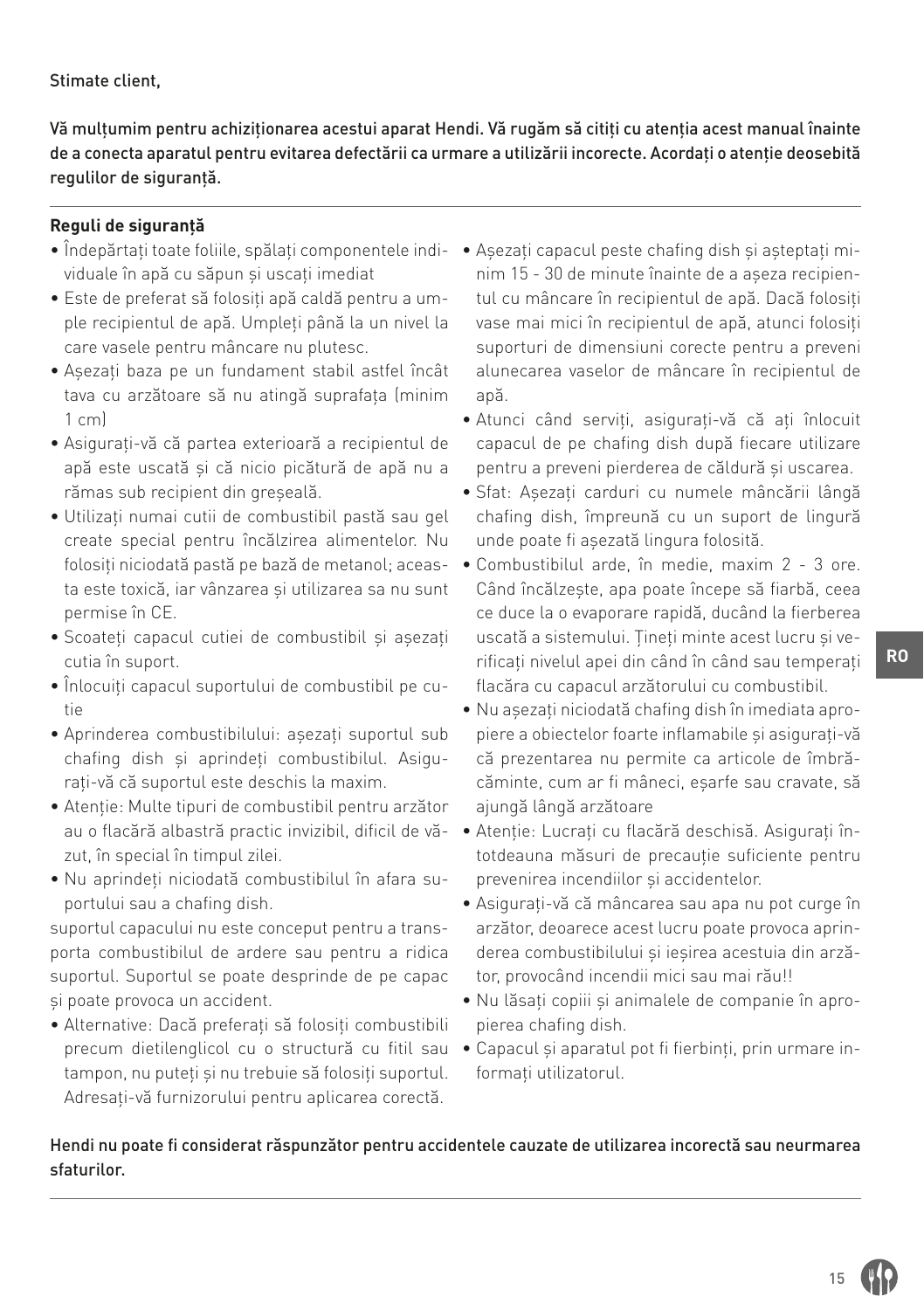#### **Garanție**

cumpărarea acestuia va fi remediată prin reparație cumpărării (de ex. chitanța). sau înlocuire gratuită, cu condiția ca aparatul să fi fost folosit și întreținut conform instrucțiunilor nu Conform politicii noastre de dezvoltare continuă a să nu fi fost bruscat sau folosit necorespunzător în produsului, ne rezervăm dreptul de a modifica provreun fel. Drepturile dumneavoastră legale nu sunt dusul, ambalajul și documentația fără notificare.

Orice defecțiune care afectează funcționar-afectate. Dacă aparatul este în garanție, menționați ea aparatului apărută la mai puțin de un an de la când și de unde a fost cumpărat și includeți dovada

#### **Eliminarea şi mediul înconjurător**

La sfârșitul vieții aparatului, vă rugăm să-l eliminați Aruncați ambalajul (plastic sau carton) în recipienconform regulamentelor și instrucțiunilor aplicabile tele corespunzătoare. în acel moment.

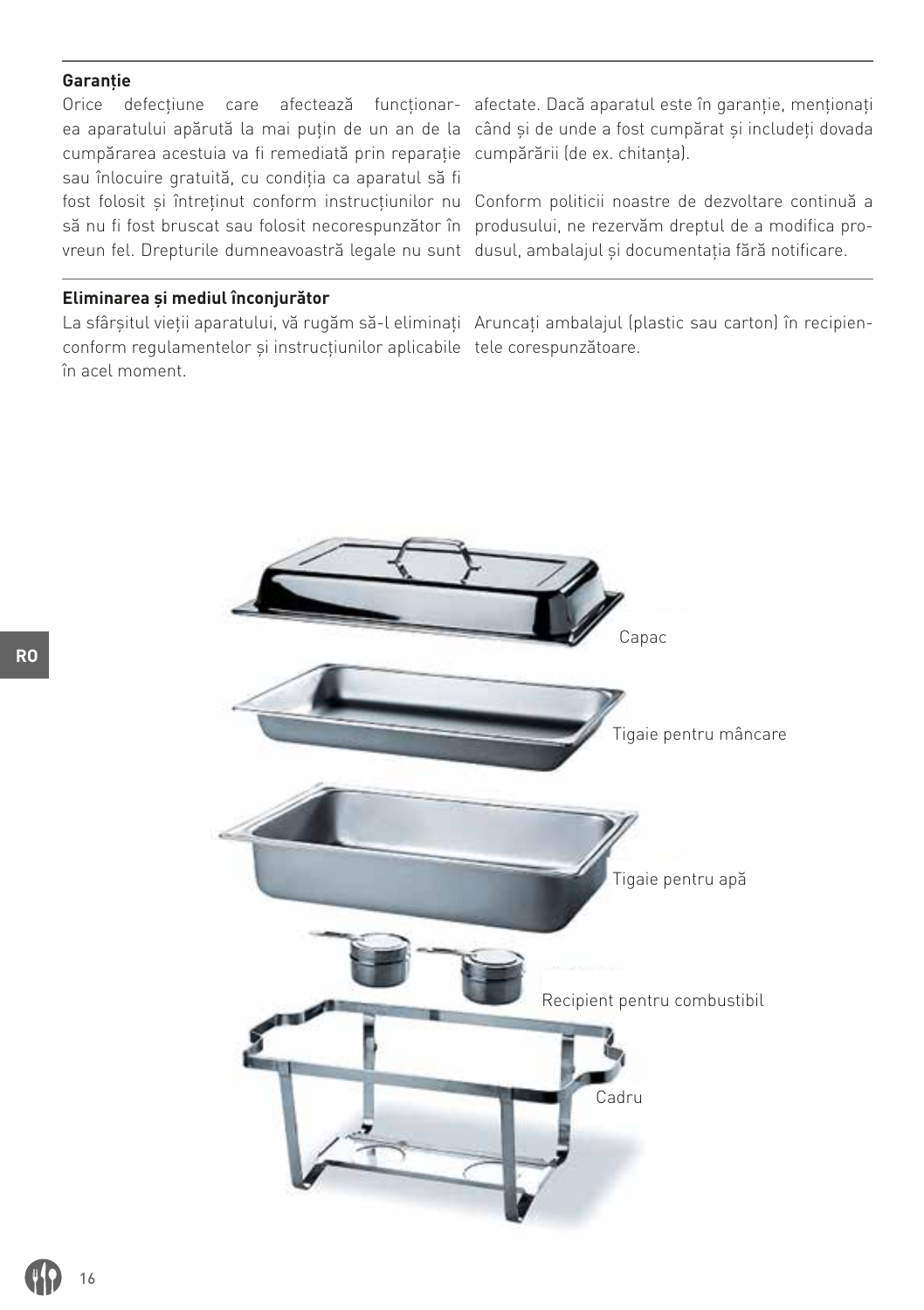Большое Вам спасибо за то, что Вы купили оборудование фирмы Hendi. Вам следует внимательно прочитать настоящую инструкцию пользователя во избежание повреждения машины в результате неправильной эксплуатации. Особенно рекомендуем ознакомиться с предупреждениями.

#### **Правила техники безопасности**

- Удалите полностью плёнку и промойте отдельные части водой с жидкостью для мытья посуды и сразу же вытрите насухо.
- Для наполнения контейнера водой, используйте тёплую воду. Налейте достаточно воды, чтобы пустая посуда не плавала на поверхности.
- ности, при чём бочок, в котором располагается банка с топливом, не должен соприкасаться с поверхностью (минимум 1 см).
- боках сухой и чтобы снизу не было даже капли воды.
- Пользуйтесь только банками с пастой для мармитов или гелем, который производится специально для подогрева пищи. Никогда не пользуйтесь пастой на основе метанола. Это токсичная паста и не может продаваться или использоваться на территории ЕС.
- Снимите крышку банки с пастой и поместите банку в бочок для пасты.
- Установите крышку на банке в бочке с топливом.
- Зажигание пасты: поместите бачок под мармитом и подожгите пасту. Убедитесь в том, чтобы отверстие бачка было максимально открыто.
- Внимание: Многие виды пасты для мармитов имеют практически невидимое, голубое пламя, которое менее заметно в течение дня.
- и мармита.
- Ручка крышки не используется для перенесения горящей пасты или перенесения бачка с топливом. Ручка может оторваться от крышки, что может привести к несчастному случаю.
- пользовать такое топливо, как диэтилен гликоль с фитилем или пыжом, вы не можете использовать бачок. Попросите своего поставщика о лучшее решение.
- Поместите крышку на мармит и подождите минимум 15-30 минут прежде, чем поместите посуду с пищей в контейнер с водой. Если в контейнер помещаете малые ёмкости, используйте соответствующие держатели, чтобы избежать их соскальзывание в контейнер с водой.
- Установите подставку на устойчивой поверх-• При подаче блюд следует помнить о том, чтобы после каждого использования, прикрыть посуду крышкой, чтобы избежать потери тепла и высыхания.
- Убедитесь в том, чтобы контейнер с водой был по Совет: около мармитов установите таблички с названием блюда вместе с держателем ложки, на который можно отложить ложку после наложения блюда.
	- Паста сгорает в среднем от 2 до 3 часов. При нагревании вода может кипеть, что вызывает быстрое испарение, в результате чего система может высохнуть. Помните об этом и проверяйте время от времени уровень воды или регулируйте пламя с помощью крышки.
	- Никогда не ставьте мармит в непосредственной близости от легковоспламеняющихся предметов и позаботьтесь, чтобы при наложении пищи нельзя было бы прикасаться одеждой к горелкам (например, рукавами, шарфами или галстуками).
	- Внимание: Вы имеете дело с открытым огнём. Вы должны обеспечить достаточные меры для предотвращения пожаров и несчастных случаев.
- Никогда не зажигайте пасту за пределами бачка Позаботьтесь о том, чтобы никакие пищевые остатки или капли воды не попадали в горелки. Из-за этого паста может дополнительно вспыхнуть и выйти из горелки. Это может привести к небольшому пожару или даже опасной ситуации!!!
- Другие варианты: Если вы предпочитаете ис-• Дети и домашние животные не должны приближаться к мармитам.
	- Крышка и само устройство могут быть горячими. Предупредите пользователя.

Компания Hendi не может привлекаться к ответственности за несчастные случаи, вызванные неправильной эксплуатацией или из-за несоблюдения этих рекомендаций.

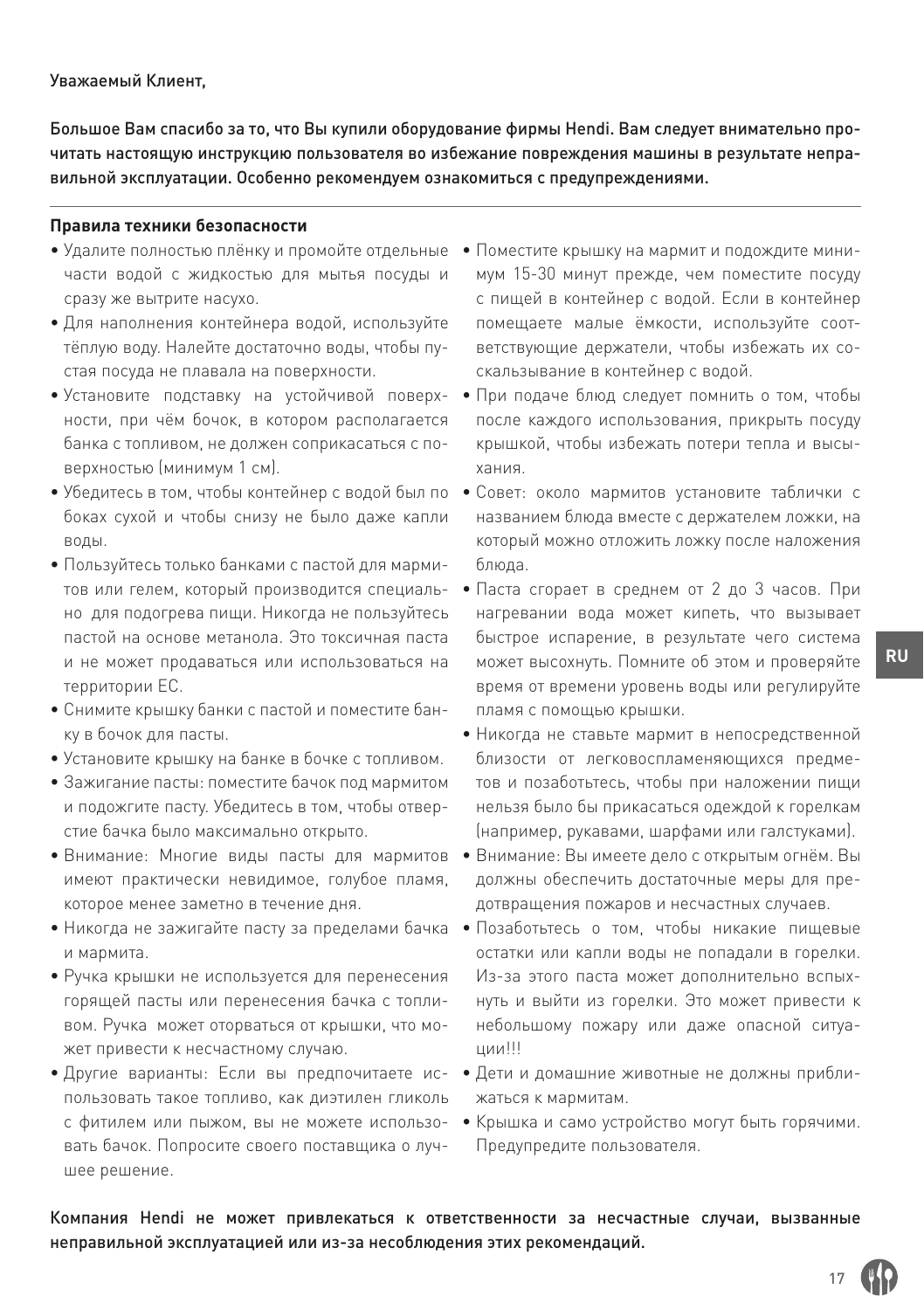#### **Гарантия**

даты покупки, будет устранена бесплатно, или же или чековую квитанцию. все устройство будет заменено новым, если оно эксплуатировалось и обслуживалось согласно Согласно нашей политике совершенствования лось неправильно, или в разрез с назначением. ввод изменений в конструкцию, упаковку и в техиных прав потребителя, изложенных в законода-документации без предупреждения.

Любая недоделка или поломка, которая влечет тельстве. В случае заявления устройства в ремонт за собой неправильную работу устройства, ко-или на замену в рамках гарантии, следует указать торая будет выявлена в течение первого года от место и дату покупки устройства и приложить счет,

инструкции по обслуживанию и не использова-наших продуктов оставляем за собой право на Данное положение ни коей мере не нарушает нические параметры, указываемые в технической

#### **Списание с эксплуатации. Защита окружающей среды**

Оборудование, изношенное и списанное с эксплу-Материалы упаковки, такие как пластик, картони указаниям, действующим на день снятия с экс- раздельно в соответствующие контейнеры. плуатации.

атации следует утилизировать согласно правилам ные коробки, древесина, следует складировать

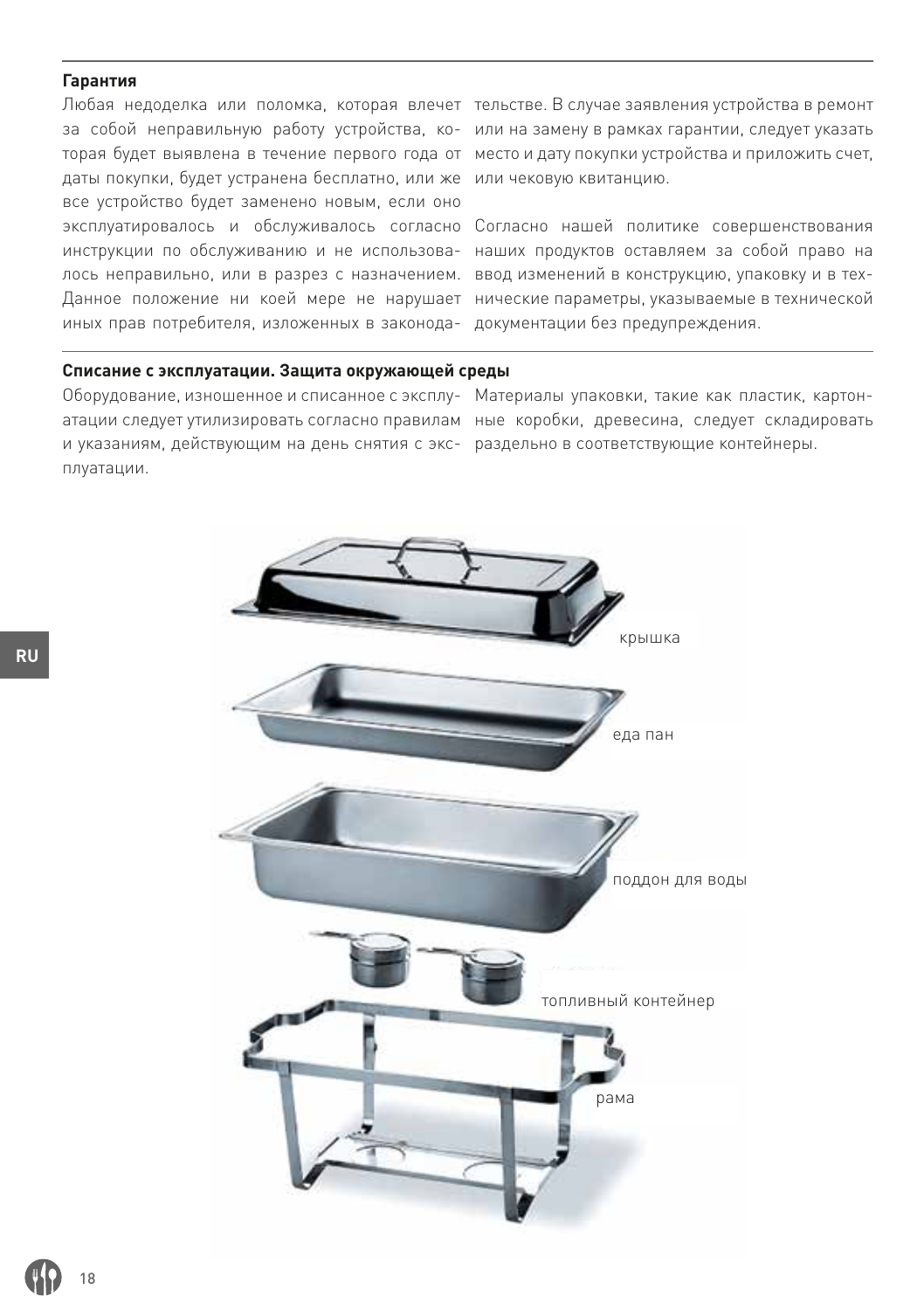# Hrvatski

# Molimo pročitajte ove upute za uporabu prije korištenja uređaja radi sprječavanja eventualnih oštećenja koja mogu nastati prilikom nepravilne uporabe. Posvetite posebnu pozornost i sigurnosnim propisima:

- Ukloniti sve folije, oprati pojedine dijelove u vodi i posušiti
- Najbolje koristiti toplu vodu za punjenje posude za vodu (donja veća posuda) - popuniti posudu vodom do razine kada je prazno posuđe skoro potpuno potopljeno u vodu.
- Postaviti osnovni okvir na stabilnu ravnu površinu, tako da osnova na koju se postavljaju paste za grijanje ima min 1cm razmaka od površine.
- Provjerite da je posuda s vodom izvana potpuno suha, te da nema kapljica vode s donje strane.
- Koristiti samo paste ili gel posebno napravljen za zagrijavanje hrane. Nikada nemojte koristiti paste na bazi mentola; iste su toksične i njihova prodaja i korištenje nije dozvoljena u EU.
- Skinite poklopac sa limenke paste za grijanje i stavite istu u držač za pastu.
- Poklopac držača za pastu sada namjestite na li-• Nikada ne ostavljajte jelo u grijalima u neposredmenku paste za grijanje.
- Paljenje paste: Stavite držač s pastom ispod posude za grijanje na predviđreno mjesto i zapalite pastu. Provjerite je li držač paste otvoren na maksimum.
- Pažnja: Mnoge vrste pasti imaju gotovo nevidljivi plavi plamen, teško vidljiv, pogotovo po danu.
- držača za pastu ili izvan grijala.
- ili držača. Poklopac se može olabaviti i može doći

do nesreće.

- Alternative: Ako želite koristiti goriva kao što su diethylene antifriz sa fitiljem, ne može se i ne smije koristiti držač. Pitajte vašeg dobavljača za ispravnu primjenu.
- Stavite poklopac na posudu grijala i pričekajte najmanje 15 do 30 minuta prije stavljanja posude s hranom u posudu grijala s vodom.
- Prilikom serviranja, provjerite da je poklopac grijala vraćen natrag nakon svake upotrebe, kako bi spriječili gubitak topline i sušenje hrane.
- Pasta gori u prosjeku najviše 2- 3 sata. Prilikom zagrijavanja, voda može početi vreti, što dovodi do brzog isparavanja, uzrokujući da posuda s vodom ostane na suhom. Imajte to na umu, te provjeravajte razinu vode s vremena na vrijeme ili smanjite plamen paste s poklopcem držača paste.
- noj blizini lako zapaljivih predmeta i pobrinite se da u slučaju prezentacije dijelovi odjeće kao što su dugi rukavi, šalovi i kravate ne dođu u blizinu plamena.
- Pažnja: Kako radite s otvorenim plamenom uvijek osigurajte dovoljne mjere predostrožnosti za sprečavanje požara i nesreća.
- Nikada nemojte zapaliti pastu za grijanje izvan Držite djecu i kućne ljubimace daleko od grijala hrane
- Poklopac držača nije prilagođen za nošenje paste Poklopac i grijalo mogu biti vrući, pa obavijestite korisnika.

### Hendi ne može biti odgovoran za nesreće uzrokovane netočnom ili nestručnom uporabom.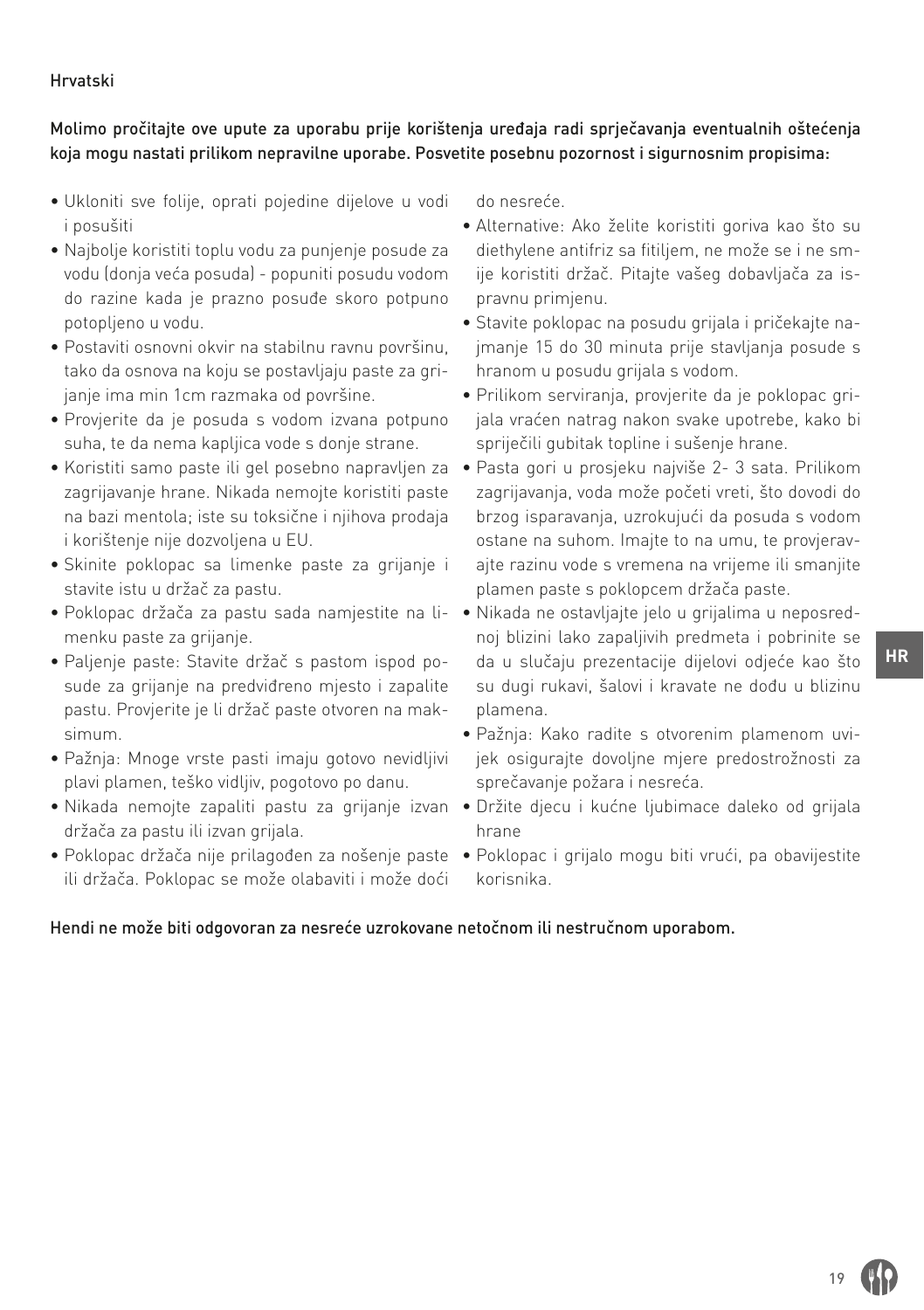# **Garancija**

U slučaju bilo kojeg kvara koji utječe na funkcional- rancijom, navedite gdje ste uređaj kupili uključujući nost uređaja unutar jedne godine od datuma kupnje, dokaz (račun) o kupnji. kupac ima pravo na besplatan popravak ili zamjenu van. Ovo nema utjeca na vaša zakonska prava, koja pakiranja i dokumentaciju specifikacije bez najave. time nisu povrijeđena. Ukoliko je uređaj još pod ga-

pod uvjetom da se uređaj koristi i održava u skladu U skladu s našom politikom kontinuiranog razvoja s uputama i nije na bilo koji način krivo upotreblja-proizvoda zadržavamo pravo na promjenu proizvoda,

Na kraju vijeka trajanja uređaja, molimo vas da isti zbrinete u odgovarajući otpad prema važećim zakonima i smjernicama.

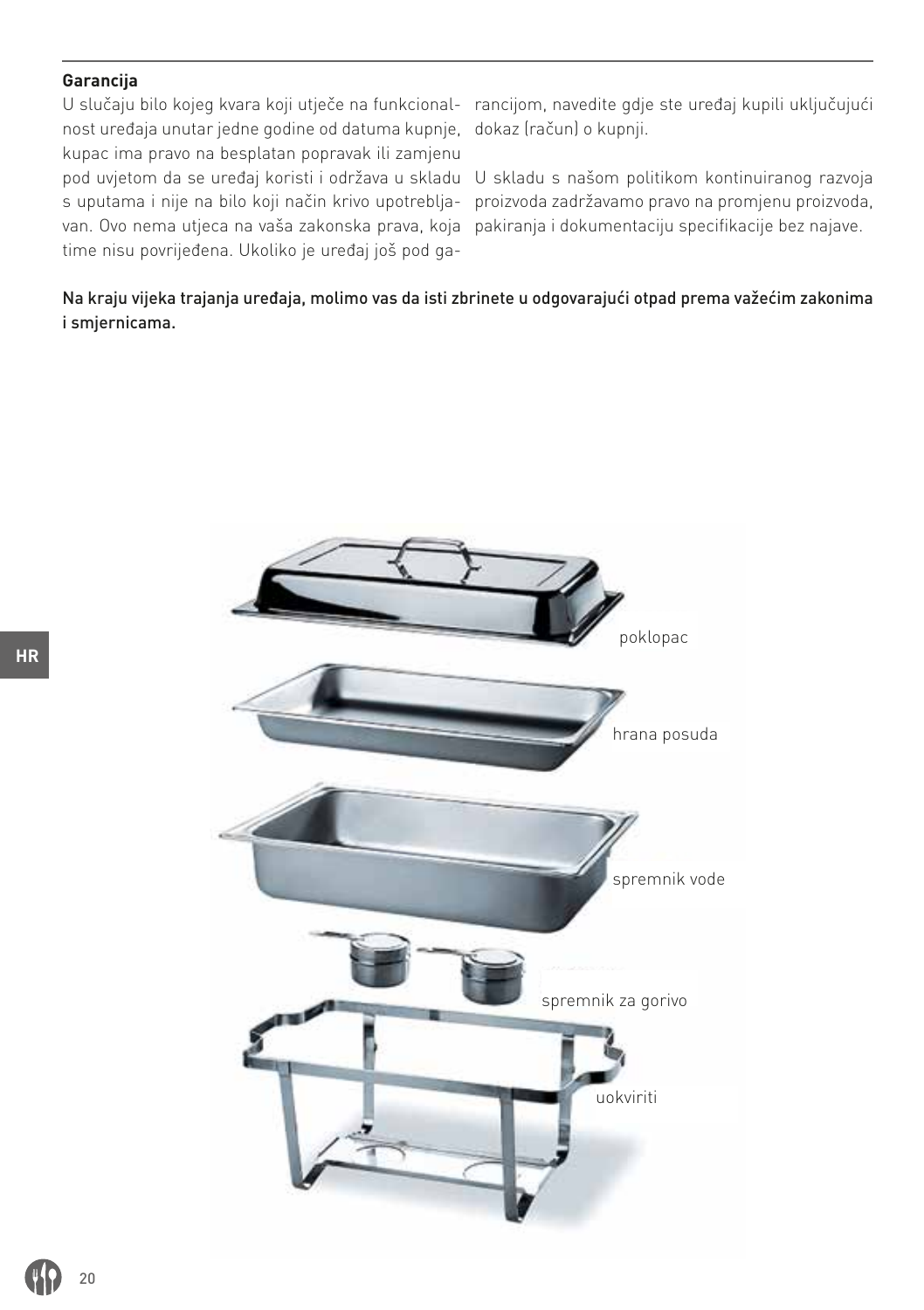### Tisztelt Vásárlónk!

Kérjük, figyelmesen olvassa el jelen használati útmutatót a készülék használatának megkezdése előtt. Csak így kerülhetők el a szakszerűtlen kezelésből adódó károk. A biztonsági felhívásokat különös figyelemmel olvassa át.

- Távolítsa el a fóliát. Öblítse át ezután az egyes alkatrészeket szappanos vízzel és hagyja őket megszáradni.
- A víztartályt lehetőleg addig töltse fel meleg vízzel, míg azon az üres ételtartó edény(ek) úszni nem kezd(enek).
- A lábazatot stabil felületen állítsa fel. Azon lemezek, melyekre az égők tartóit helyezik el, legalább 1 cm távolságban legyenek a felállítási felülettől.
- Ügyeljenek arra, hogy a víztartó edény kívül száraz legyen és hogy (még) véletlenül se maradjanak rajta vízcseppek.
- Kizárólag olyan égőpasztát, vagy zselét használjanak, melyet külön élelmiszerek felmelegítésére állítottak elő. Soha ne használjanak metanol-alapú égőpasztát. Ez az égőpaszta ugyanis mérgező. Értékesítése és használata tilos az EU országaiban.
- Távolítsák el az égőpaszta dobozának fedelét és állítsák a dobozt az égőpaszta tartójába.
- Helyezzék vissza az égőpaszta tartójának fedelét a dobozra.
- Az égőpaszta meggyújtása: Helyezzék a tartót a rezsó alá és gyújtsák meg a pasztát. A tartó nyílása ennek során a legmagasabb helyzetben legyen.
- Figyelem: Számos égőpasztafajta majdnem láthatatlan kék lánggal rendelkezik, mely főleg nappali fényben alig felismerhető.
- A pasztát soha ne gyújtsák meg a tartón, vagy a rezsón kívül.
- A fedél tartója nem az lángoló égőpaszta mozgatására és nem is a tartó fogantyújaként setveszély áll fenn.
- mint pl. a dietilén-glikol kanóccal, vagy vattás

struktúrával, akkor a tartót nem lehet és nem is szabad használnia. Ilyen esetekben érdeklődjön kereskedőjénél a helyes használatra vonatkozóan.

- Helyezze a fedelet a rezsóra és várjon legalább 15- 30 percet, mielőtt az ételtartó edényt az ételekkel feltöltve a víztároló edénybe helyezné. Használja a víztartó edényben a kisebb ételtartó edényeket. Használja a megfelelő méretű elválasztóhidakat, hogy az ételtartó edény ne csússzon a víztartóba.
- Az ételek szervírozása során ügyeljenek arra, hogy a fedelet minden használat után helyezzék vissza a rezsóra, elkerülve a hőveszteséget, vagy a kiszáradást.
- Javaslat: Helyezzenek a rezsó elé táblákat az ételek neveivel, valamint egy kanáltartót, amelyre a használt merőkanál elhelyezhető.
- Az égőpaszta átlagosan két-három órán át ég. A felhevülés során a víz felforrhat, ami gyors párolgáshoz, így a rendszer kiszáradásához vezethet. Kérjük, ezt mindig tartsák szem előtt és rendszeresen ellenőrizzék a vízszintet, vagy fojtsák le a lángot az égőpasztatartón lévő fedél segítségével.
- Ne helyezzék el a rezsót gyúlékony tárgyak közvetlen közelében. A felszolgálás ideje alatt mindig ügyeljenek arra, hogy a ruhadarabok (pl. ingujjak, sálak, nyakkendők) ne lógjanak az égőbe.
- Figyelem: Nyílt lánggal dolgozik. Tegyenek megfelelő óvintézkedéseket tűz elkerülése érdekében.
- Gátolják meg, hogy az ételmaradékok, vagy víz az égőbe szivárogjanak. Az égőpaszta rendkívül erősen lángolhat és kioldódhat az égőből, ami kisebb lángokhoz, vagy akár komolyabb következményekhez is vezethet.
- szolgál. Mivel a fedél leoldódhat a tartóról, bale-• A gyermekek és háziállatok a rezsótól távol tartandók.
- Alternatívák: Ha olyan tüzelőanyagokat használ, A fedél és a készülék adott esetben felhevülnek. Hívja fel erre a kezelő figyelmét.

A Hendi cég nem felel olyan balesetekért, melyek a szakszerűtlen használatra, vagy a fenti tanácsok figyelmen kívül hagyására vezethetők vissza.

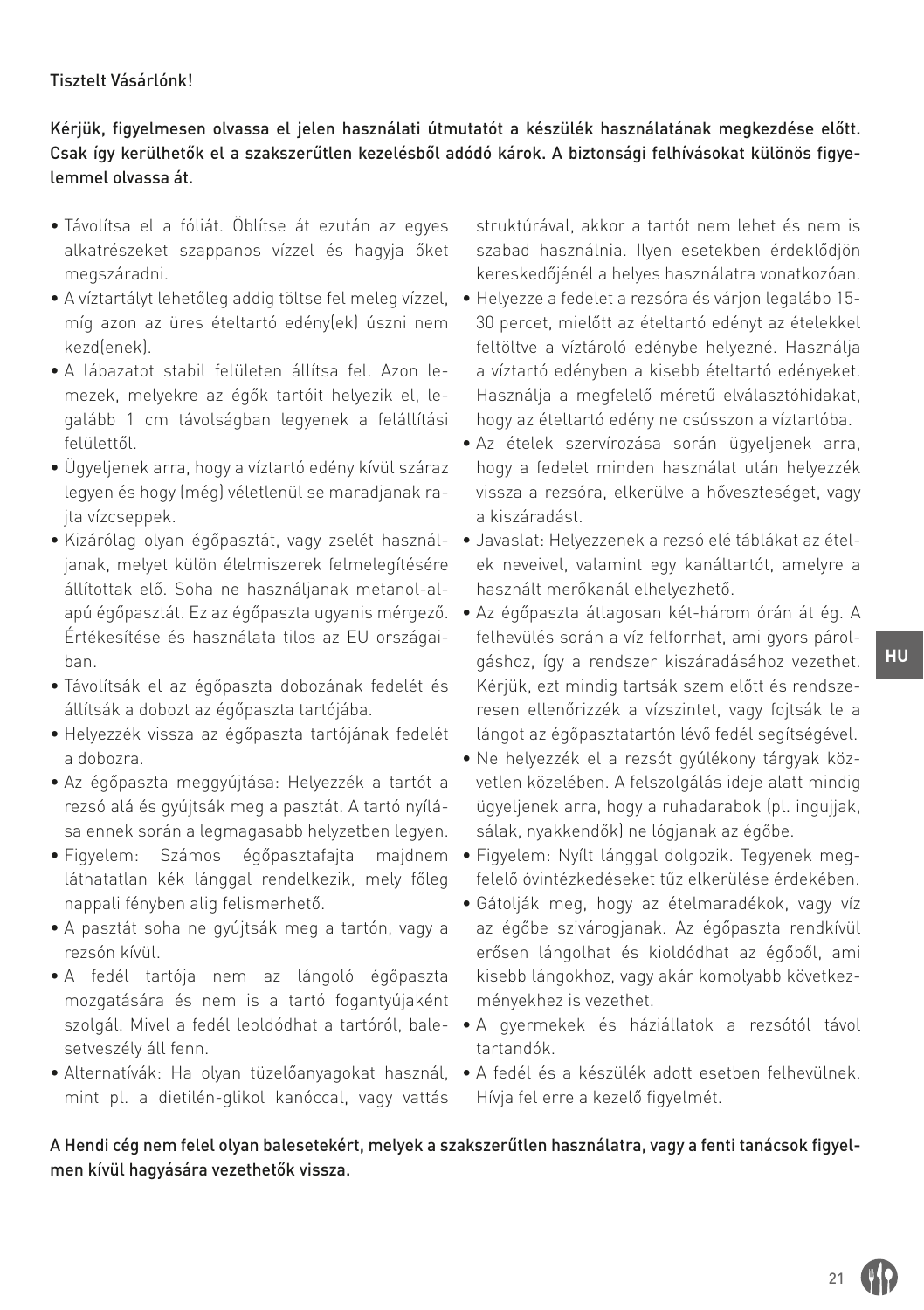#### **Garancia**

ja a készülék használatát és mely a készülék mellékelje a vásárlást igazoló szelvényt (pl. vásárlávásárlásától számított egy éven belül jelentkezik, si blokkot) is. ingyenes javítással, vagy cserével kerül elhárításra, amennyiben a készüléket a használati útmutatóban Cégünk törekszik termékeinek folyamatos továbti rendelkezések nem érintik a fogyasztó törvényi-nélküli módosítására. leg adott jogait. Garanciaigény felmerülése esetén

Minden meghibásodás, mely negatívan befolyásol-kérjük, adja meg, hogy hol vásárolta a készüléket és

megadottak szerint használták, karbantartották és bfejlesztésére, így fenntartjuk a jogot a termék, a nem használták rendeltetésével ellentétesen. A fen-csomagolás és a dokumentáció előzetes bejelentés

A készülék élettartamának lejártával azt az adott időpontban érvényben lévő előírásoknak és irányelveknek megfelelően selejtezzék le.

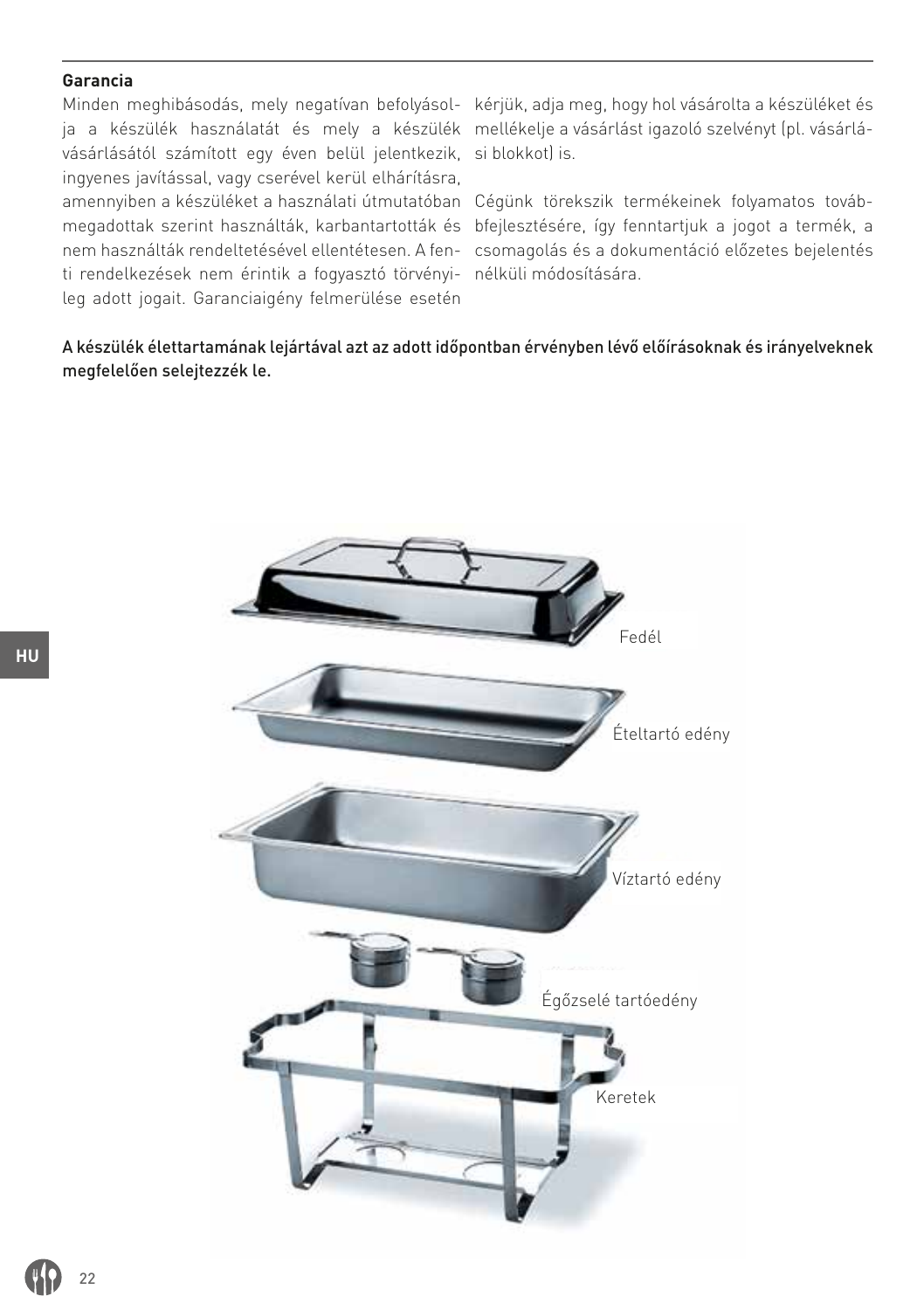**Technical specifications / Technische daten / Technische gegevens / Parametry techniczne / Données techniques / Dati tecnici / Specificaţii tehnice / Технические данные / Tehničke specifikacije / Műszaki adatok**

|                                                                                                                                                                                                                              | 470206<br>Rental-Top           | 470008<br>Rental                      | 471005<br><b>Fiora</b>                           | 471050<br><b>Fiora set</b>                       | 472507<br><b>Economic</b> | 470619<br>Round     | 472613<br><b>Economic</b><br>x <sub>2</sub>     |    |
|------------------------------------------------------------------------------------------------------------------------------------------------------------------------------------------------------------------------------|--------------------------------|---------------------------------------|--------------------------------------------------|--------------------------------------------------|---------------------------|---------------------|-------------------------------------------------|----|
| <b>Exterior dimensions</b><br>Außere Abmessungen<br>Buitenafmetingen<br>Wymiary zewnętrzne<br>Dimensions extérieures<br>Dimensioni esterne<br>Dimensiuni exterioare<br>Внешние размеры<br>Vanjske dimenzije<br>Külső méretek | 590<br>X<br>340<br>X<br>(H)400 | 590<br>$\times$<br>340<br>X<br>(H)355 | 585<br>$\times$<br>385<br>$\mathsf{x}$<br>(H)315 | 585<br>$\times$<br>385<br>$\mathsf{x}$<br>(H)315 | ø370<br>X<br>(H)345       | ø390<br>X<br>(H)270 | 2x 600<br>$\times$<br>358<br>$\times$<br>(H)295 | mm |
| Contents<br>Inhalt<br>Inhoud<br>Zawartość<br>Contenu<br>Capacità<br>Continut<br>Содержание<br>Sadržaj<br>Tartalom                                                                                                            | 9,0                            | 9,0                                   | 9,0                                              | 9,0                                              | 10,0                      | 3,5                 | 2x9.0                                           |    |

|                                                                                                                                                                                                                       | 475904<br><b>Economic</b>      | 475201<br><b>Economic</b>             | 470336<br><b>Profi Line</b><br><b>Dripless</b> | 470329<br><b>Profi Line</b><br>Soup | 470305<br><b>Profi Line</b>    | 470312<br><b>Profi Line</b><br><b>Round</b> |    |
|-----------------------------------------------------------------------------------------------------------------------------------------------------------------------------------------------------------------------|--------------------------------|---------------------------------------|------------------------------------------------|-------------------------------------|--------------------------------|---------------------------------------------|----|
| Exterior dimensions<br>Außere Abmessungen<br>Buitenafmetingen<br>Wymiary zewnętrzne<br>Dimensions extérieures<br>Dimensioni esterne<br>Dimensiuni exterioare<br>Внешние размеры<br>Vanjske dimenzije<br>Külső méretek | 600<br>X<br>358<br>X<br>(H)295 | 385<br>$\times$<br>295<br>X<br>(H)310 | 660<br>X<br>490<br>X<br>(H)460                 | 405<br>X<br>480<br>X<br>(H)460      | 660<br>X<br>490<br>X<br>(H)460 | 510<br>X<br>540<br>X<br>(H)480              | mm |
| Contents<br>Inhalt<br>Inhoud<br>Zawartość<br>Contenu<br>Capacità<br>Continut<br>Содержание<br>Sadržaj<br>Tartalom                                                                                                     | 9,0                            | 4,5                                   | 9,0                                            | 11                                  | 9,0                            | 5,6                                         |    |